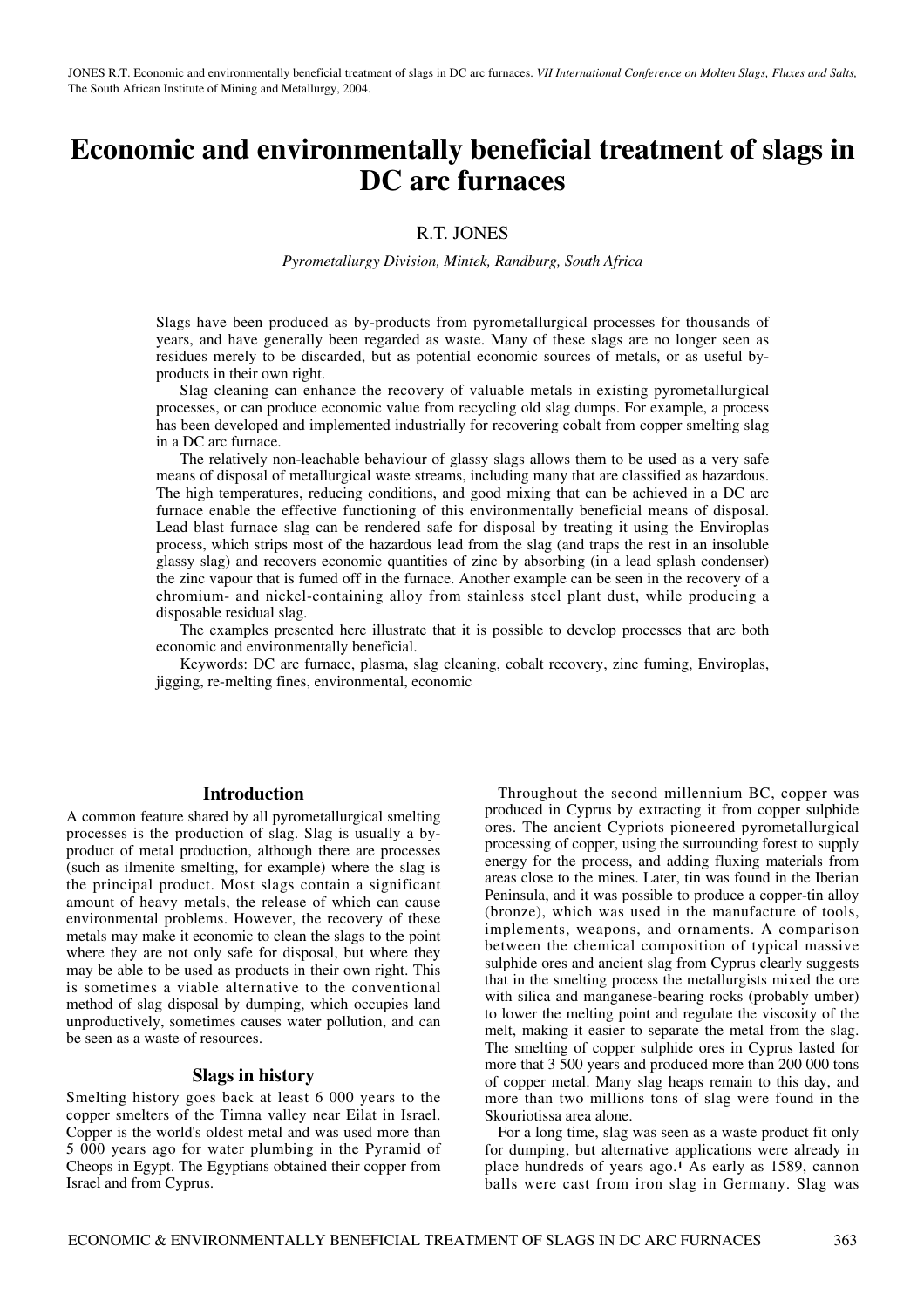**Table I Estimated annual world production of selected large-tonnage slags, millions of metric tons per annum**

| Type of slag                       | <b>Annual world production</b>       |
|------------------------------------|--------------------------------------|
| Iron and steel slags               | 300 million tons                     |
| Nickel slags (FeNi + sulphide)     | 15 million tons                      |
| Copper slags                       | 14 million tons $(7 \text{ to } 35)$ |
| Ferrochromium slags                | 4.4 million tons                     |
| Ferromanganese slags (FeMn + SiMn) | $[19 \text{ Mt of Mn}]$              |
| Lead and Zinc slags                | [9 Mt of Zn; 3 Mt of new Pb]         |
| PGM slag                           | 2.4 million tons                     |
| Titania slag                       | 2.4 million tons                     |

commonly used as ship ballast in the 1600s. Records indicate that cast-iron slag stones were used for masonry work in Europe in the 18th century. Roads made from slag were first built in England in 1813 (although, in Roman times, metal slag was already used as a road-base material). As early as 1880, blast furnace slag and steel slag were used as a phosphatic fertilizer. By the 1880s, blocks cast of slag were in general use for street paving in both Europe and the United States. San Juan in Puerto Rico has a long history of slag-paved streets. For a long time, the principal use of slag in the USA was as track ballast for the nation's railroads. Slag was also used in the building of military roads during World War I.

## **Worldwide slag production**

Table I presents an estimate of annual world production of selected large-tonnage slags. (Note that aluminium salt slag is not included here, as the focus of this paper is on silicate slags containing metal oxides.) The estimates are done on the basis either of published figures, or by taking current metal production figures and multiplying them by a factor to take into account the expected approximate slag to metal ratio. The figures should be regarded only as rough approximations in many cases, but should serve to indicate the magnitude of the problem or opportunity to treat slags differently.

# **Types of slag**

Slags, except for iron-making blast furnace slag, usually contain a quantity of valuable metals. Metals can be recovered from many of these.**<sup>2</sup>** Typical analyses of some common types of slag are shown in Table II.

Ferrous slags are no longer regarded as waste, and are among the most voluminous of recycled materials. Additionally, entrained metal, particularly in steel slag, is routinely recovered during slag processing for return to the furnaces.

#### **Iron-making slag**

Iron and steel slags, used mostly as construction aggregate, have comparable or even better properties than their competitive materials for a range of applications. The metals in iron and steel slags are tightly bound to the slag matrix and are not readily leached, and there are few environmental concerns regarding their application.

Blast furnace slag contains little metal, and recovery of metal (even iron) from it is usually not important. About 220–370 kg of slag is produced per ton of iron. Blast furnace slag was used as early as 1880 as a phosphatic fertilizer. Today, blast furnace and steel slag have found a wide application in areas such as cement production, road construction, civil engineering work, fertilizer production, landfill daily cover, and soil reclamation. Iron blast furnace slags are classified according to their method of cooling.

- (i) *Air cooled:* molten slag is poured into pits in layers, allowed to solidify, and cooled either by ambient air or by water addition after solidification, then crushed and screened. It is used as a general aggregate in base, concrete, asphalt applications, rail ballast, roofing, shingle coating, glassmaking, and rock-wool raw material.
- (ii) *Expanded or lightweight:* molten slag is poured rapidly into sloping pits, moist on the bottom to allow steam penetration while still viscous, causing many small voids. Concrete blocks are made from this material.
- (iii) *Granulated:* the flow of molten slag is rapidly cooled by a high velocity mixing with water jets in a ratio of one part slag to 6–10 parts of water by mass. This is ground and used as a cement replacement in concrete making, or as an ingredient in making a blended cement. It may also be used as a lightweight fill and as a sand replacement in concrete.
- (iv) *Pelletized:* this is a variation of granulating in which less water is used, with violent impelling of the viscous, but rapidly cooling slag through the air. Applications are similar to granulated slag. It may also be used in some lightweight concrete applications or products.

The density of air-cooled blast furnace slag is in the range of 1120–1360 kg/m3; expanded blast furnace slag coarse aggregate is in the range of 560–880 kg/m3; and the fine aggregate is in the range of 800–1120 kg/m3.

Applications of iron blast furnace slag include: road base aggregate (40%), asphaltic or bituminous concrete aggregate (38%), fill (10%), concrete masonry units, concrete paving, rail ballast, roofing systems, speciality, and structural concrete. Blast-furnace slag has a typical selling price in the USA of about \$5 per ton.

### **Steel-making slag**

Steel furnace slags emanate from a range of sources. Differences in slags from the various process units are due more to raw materials and desired final steel chemistry than

|                                                            | <b>Table II</b> |  |
|------------------------------------------------------------|-----------------|--|
| Typical analysis (mass $\%$ ) of some common types of slag |                 |  |

|                       | $Al_2O_3$ | CaO       | Cо          | Сr       | Ċu  | $Fe$ <sub>Total</sub> | MgO       | Ni        |                          |                          | SiO <sub>2</sub> |
|-----------------------|-----------|-----------|-------------|----------|-----|-----------------------|-----------|-----------|--------------------------|--------------------------|------------------|
| Blast furnace slag    | $6 - 12$  | 38        |             | -        |     | $\leq$                |           |           | $\overline{\phantom{0}}$ |                          | 36               |
| Steel slag            | 15–29     | $30 - 50$ |             |          |     | $7 - 10$              | $3 - 10$  |           | $1 - 5$                  |                          | $10 - 18$        |
| Charge chrome slag    | 24        |           |             | $8 - 12$ |     | 3.1                   | 29        |           |                          | $\overline{\phantom{a}}$ | 28               |
| Stainless steel slag  | $2 - 9$   | $45 - 48$ |             | 3–4      |     | $3 - 7$               | $3 - 7$   |           |                          |                          | $26 - 32$        |
| Ni flash furnace slag | $0 - 6$   | $0 - 2.5$ | $0.1 - 0.6$ | -        | 0.2 | $36 - 45$             | $2.5 - 8$ | $0.3 - 4$ |                          | $0.2 - 1.3$              | $27 - 40$        |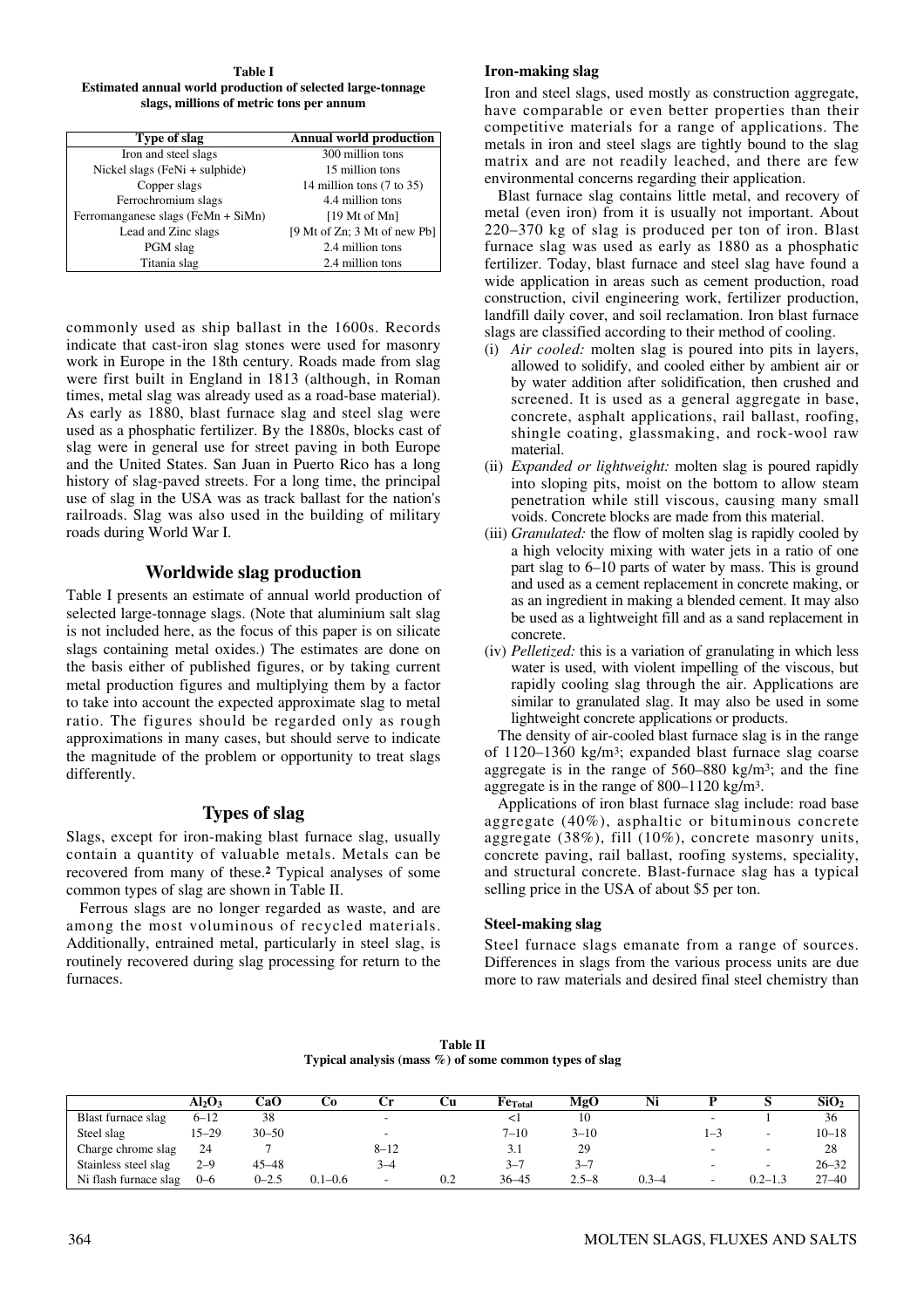to the process itself. Open-hearth slag from reverberatory furnaces is produced where molten iron, ore, and scrap are refined with limestone as a flux for a long period, with fuel and air injection to heat and burn out carbon. The process is slow and obsolete, but many old slag disposal areas contain this slag. Basic Oxygen Furnaces (BOF, BOP, or LD) have scrap and molten iron charged along with chemical lime to remove silica. Refining of the carbon level is done by injected oxygen. Electric Arc Furnaces (EAFs) use AC or DC electric arcs to melt scrap (or metallized ore, or both), along with chemical lime (either calcitic, or calcitic plus dolomitic).

Steel furnace slag typically contains approximately 40% calcia, 10% magnesia, up to 30% iron oxide, and a few per cent manganese oxide. These are beneficial components in ironmaking. In an integrated steel mill, the steel slag can be fed into a blast furnace in limited quantities along with limestone, ore, or pellets and scrap, with coke for fuel and chemical reduction.

How much steel slag can be recycled depends on the phosphorus content of the steel furnace slag. Phosphorus accumulates in the molten iron product of the blast furnace and then returns in the steel furnace slag from the steel furnace. The phosphorus steadily increases in percentage until the system must be purged by stopping the recycle.

Another direct recycle is the direct return to the BOF steel furnace where the lime actually required (for reaction when the molten iron being charged is low in silicon) does not create adequate slag cover in the furnace. Similarly, steel slag can be recycled directly to the EAF where there is not as much lime required for impurity removal as in the BOF, but more slag cover is required than the lesser lime amount would contribute.**<sup>3</sup>**

The characteristic steel slag is relatively high in iron, and in calcium reacted with other impurities to form mineral compounds that are heavy, dense, hard, abrasion resistant, and dark coloured. Where furnaces have short residence times, and if there is excess lime addition, there may be unreacted lime, which requires ageing before slag use in some applications. It can take six months for the slag to 'cure', i.e. for the lime content to hydrate and for the calcium silicate to expand. The curing makes the slag amenable for use in road construction and as a cement admixture.

Entrained steel in slag is a valuable commodity. It is common for independent processors to recover the steel and sell it to the steel mill at prices below those of scrap. The output of molten slag is about 10 to 15 per cent of the mass of steel produced. Entrained steel can make up as much as 50 per cent of the slag. Reprocessing the slag can reduce the steel content to as low as 5 per cent.**<sup>4</sup>** By applying mineral processing technologies such as crushing, milling, classification, and magnetic separation, it is possible to produce steel scrap and iron concentrate (with  $Fe > 55\%$ ) from steel slag.

Chaparral Steel, Texas, previously cooled and crushed their steel slag before selling it to the road construction industry. More recently, they have developed their CemStar process**<sup>5</sup>** that adds slag to the raw material mix that is fed to the rotary kiln of an adjacent cement plant producing Type I Portland cement. A slag magnetic separation process allows lower grade metallics to be recovered and recycled back to the furnace. The lower-grade iron slag is fed into the cement plant kilns, serving as a substitute for limestone. This by-product-to-resource conversion thus conserves natural resources while reducing energy requirements

 $10-15\%$ .  $CO<sub>2</sub>$  emissions are reduced because less limestone is used, and less fuel needs to be combusted. Furthermore, the value of the slag is increased 20 times, relative to its road construction value.

Charter Steel in Saukville, Wisconsin uses a DC electric arc furnace for steelmaking. Near to this plant, there is a processing plant that processes the steel slag for use on railroads.

Applications of steel slag include: road base aggregate (39%), asphaltic or bituminous concrete aggregate (15%), fill (19%), rail ballast, and speciality uses.

### **Stainless steel slag**

Stainless steel slag contains a significant quantity of chromium and a certain amount of nickel. Since stainless steel slag can release a noticeable amount of Cr as high as 1 ppm in solution formed by rainwater, it may cause environmental concerns. It is desirable to treat stainless steel slag prior to its application or even landfilling. Recovery of Cr and Ni from stainless steel slag is not only very important for the environment, but makes good economic sense too.

#### **Ferro-alloy slag**

Ferro-alloy slag includes by-products from FeMn, SiMn, and FeCr production. Much attention has been focused on slags containing chromium. Charge chrome slag can contain around 8–12% Cr. Like stainless steel slag, it can also release Cr into water and it may be harmful to the environment. Magnetic separation has been used to recover Cr from this slag on a test scale. Gravity separation has been effectively used to separate Cr from this slag on an industrial scale in India and South Africa. After separating out the entrained metal, the resulting slag can be used as concrete aggregate. FeCr slag from Tornio in Finland is used as building and road construction material.

#### **Vanadium slag**

Vanadium-bearing slags are used as an intermediate feed material in the vanadium industry. Over two-thirds of worldwide vanadium production is derived from by-product or co-product sources, and mining capacity has only a swing role.

#### **Non-ferrous slag**

Among the non-ferrous slags, copper slag has been subjected to the most extensive research work, with a history of over 100 years. By using flotation, leaching, or roasting, it is possible to recover Cu, Co, and Ni from copper slag. This paper examines an alternative pyrometallurgical metal recovery process based on the open-bath carbothermic reduction of metal oxides (such as cobalt, nickel, and copper) in the presence of a silicate slag.

Lead-containing slags, such as lead blast furnace slags, are classified as hazardous, and there can be substantial benefits in processing these further.

Other examples of metal recovery from non-ferrous slags are the recovery of Nb and Ta (as well as Au and Ag) from tin slag.

#### **Salt slag**

Salt slag is used in the secondary aluminium industry, and much effort has been expended on its treatment due to its serious effect on the environment. (This material is outside the scope of this paper.)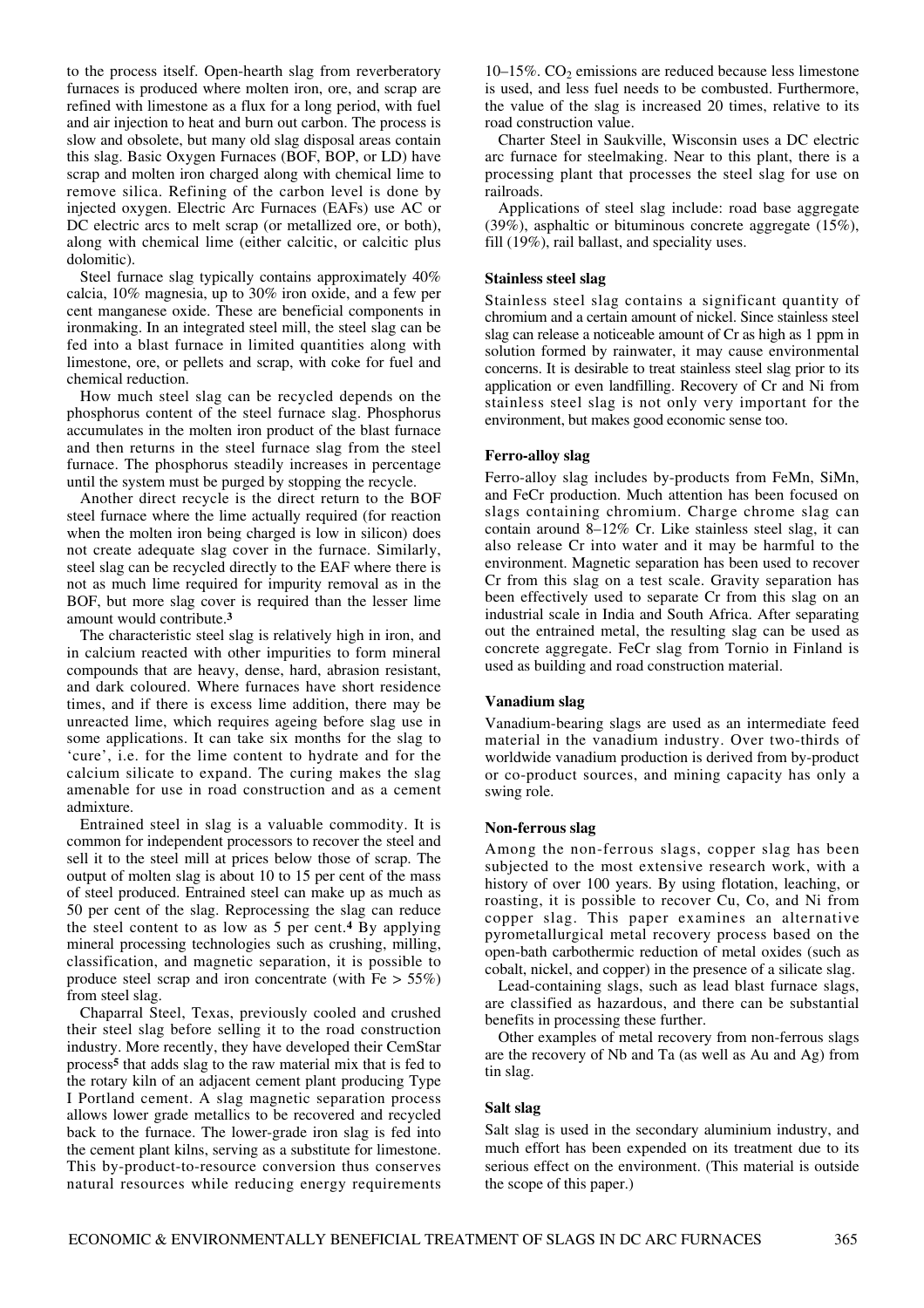### **Incineration slag or residue**

The residue from the incineration of municipal waste, especially the fly ash portion, has a high concentration of heavy metals and dioxins. It needs special treatment, such as vitrification by re-melting, or extraction using acid or other solvents.

# **Types of product**

After entrained metals have been recovered from slag, and once the chemical composition has been altered to safe levels, it is possible for slag to be put to many uses, and for it to be sold in many different forms.

### **Glass**

In order to achieve the correct chemical balance in the production of glass, sources of lime, silica, and alumina are used to supplement the other fluxes and colourants that may be added. Bottle makers can use blast furnace slag as a partial source of all three. Aggressive magnetic upgrading to remove iron permits slag to be used in both clear glass and coloured glass products. It is of special importance that the melting point of all ingredients be relatively low, and corundum contamination from the iron-making process must be minimized.

### **Mineral and glass wool**

Blast furnace slag has many of the mineral ingredients of mineral wool and is a principal raw material for its manufacture. Some other minerals are blended with coarse slag, together with coke as a fuel source, and melted in a cupola furnace, by forcing in air to burn the coke. The liquid is then metered out through a restricted opening over high speed rotating cylinders that throw it into the air, forming fibres that solidify and fall onto a pile or a moving conveyor to form a blanket. This fibrous product, either in bulk form or blanket, is an absolutely non-flammable inert insulation with high heat resistance, and is also commonly used in pressed ceiling tiles. The total amount of glass and blast furnace slag used to make new fibreglass and slag wool insulation in the USA reached nearly 1 million tons in 2002. Fibreglass insulation now accounts for the secondhighest usage volume of post-consumer glass.

### **Masonry units**

Expanded blast furnace slag has a cellular structure that confers on it many desirable properties. Slag concrete masonry units have low drying shrinkages, and are light grey to white in colour. Concrete masonry units made with blast furnace slag aggregates have low thermal conductivities. The slag units have better insulating properties and fire resistance than do many of the other aggregates. Slag concrete masonry units have a great effect on both sound absorption and the reduction in sound transmission through walls.

### **Roofing systems**

Blast furnace slag is a preferred product for use in built-up roofing systems where aggregate is used to protect and preserve the roofing bitumen from the effects of the weather. Blast furnace slag provides greater bonding with the roofing bitumen than conventional aggregates. Durability of blast furnace slag is excellent: it performs well in freezing and thawing and sulphate soundness tests. Blast furnace slag's lightweight, high reflectivity, better insulation value, and higher fire resistance are all advantages in built-up roofing systems.

### **Blasting grit**

Slag of small particle sizes can be used for sandblasting applications, although care should be taken to avoid the use of slags containing potentially harmful elements, as fine dust can easily be inhaled in this sort of working environment.

### **Rail ballast**

Coarse aggregate sizes of air-cooled blast furnace slag and of steel furnace slag are used as rail ballast for all types of railroad tracks, from industrial sidings to high-speed main lines. The screenings or fine aggregate sizes of slag are used below the ballast as sub-ballast to prevent intrusion of sub-grade soils into the ballast sections. Slag provides better drainage because of its high void space, its cleanliness, and its high resistance to degradation. Slag's rough, angular shape provides an interlocking stable roadbed. Its sharp corners and rough, pitted surfaces grip the ties firmly and prevent shifting of the track on curves. Slags have high resistance to wear and abrasion, minimizing degradation from heavy traffic. Slags are highly resistant to change by wetting and drying, freezing and thawing, extreme changes in temperature, and chemical attacks.

### **Slag cement**

The cement industry, with an annual worldwide production of around 1.5 billion tons, is one of the largest users of high-grade limestone, coal, electricity, and other minerals. Each ton of cement requires 1.3 tons of limestone, 0.2 tons of coal and around 100 kWh of electricity. Worldwide, cement production is estimated to account for more than 1.6 billion tons of  $CO<sub>2</sub>$ , or around 8% of total  $CO<sub>2</sub>$  emissions from all human activities.**<sup>6</sup>** This estimate was based on the following figures from 1993: cement production at 1.25 billion tons,  $CO<sub>2</sub>$  emissions at 1.25 tons per ton of cement, and global  $CO<sub>2</sub>$  emissions of 20 billion tons.

Cement makes up about 12% of the average residentialgrade concrete. A typical concrete mix contains (by mass) 12% Portland cement, 34% sand, 48% crushed stone, and 6% water. Substitution of cement ingredients, or cement, or aggregate is environmentally beneficial.

### **Concrete aggregate**

The quality of structural and paving concrete is an important factor in any construction project. The coarse aggregate constitutes a major portion of the concrete, and careful selection of the aggregate is vital to ensure the best results. Blast furnace slag is often used when maximum durability, higher strength, hardness of aggregate, fireresistance, better insulation, and lighter weight are required. The shape and texture of blast furnace slag promotes excellent bonding with cement mortar. Blast furnace slag's density and absorption are different from most conventional concrete aggregates and should be taken into account in mix designs. Deleterious particles in blast furnace slag are less than 1%. Durability of blast furnace slag is excellent: it performs well in freezing and thawing, and sulphate soundness tests. Blast furnace slag is non-reactive in a high alkali environment, such as concrete and soils. Fire resistance ratings of blast furnace slag concrete are higher than other normal and lightweight concretes.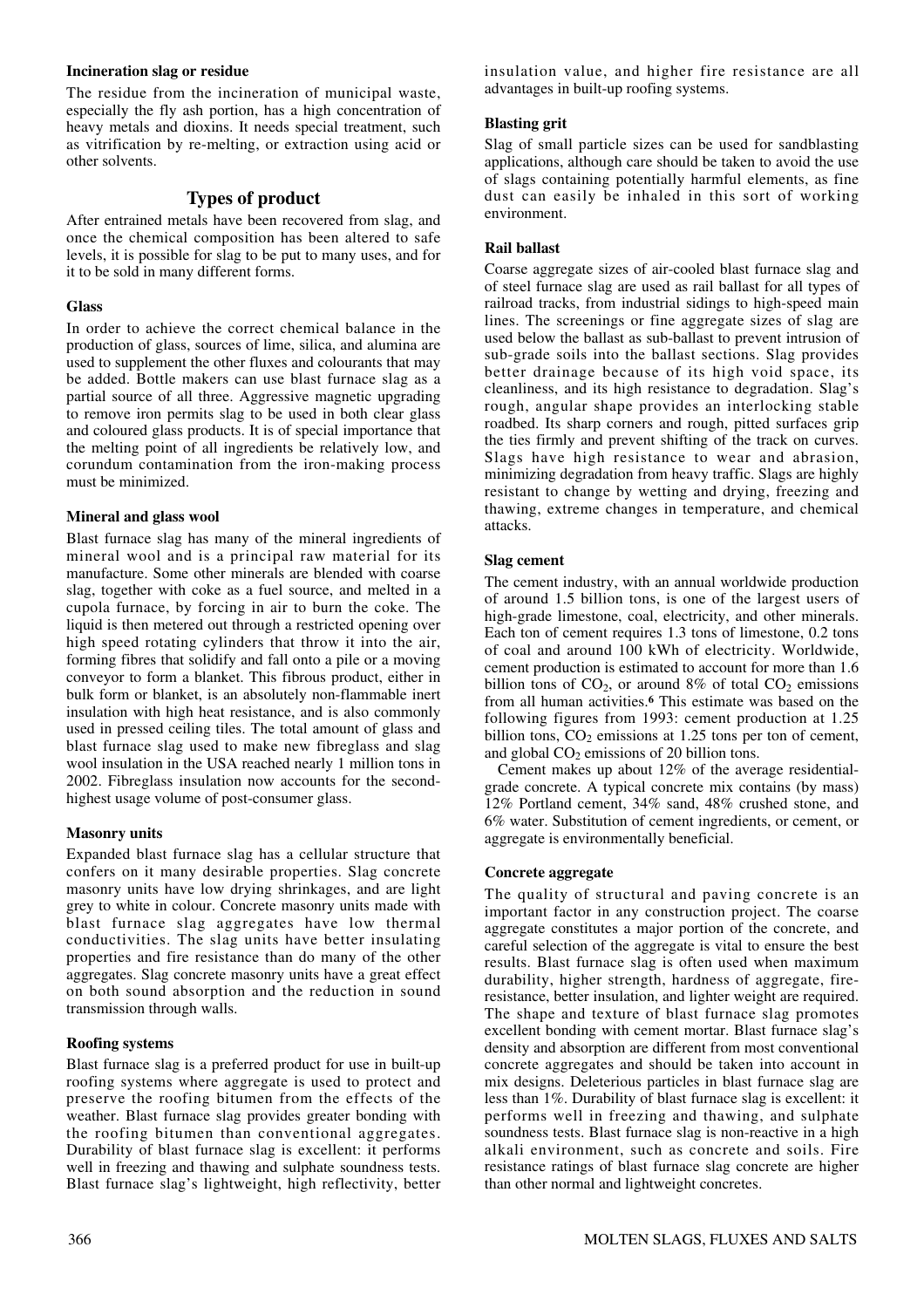The potential size of the market for concrete aggregate is enormous relative to the amount of slag produced in all metallurgical processes. Using figures already presented in this paper, it can be calculated that the total production of all slags worldwide is approximately 6 per cent of the amount of crushed stone needed for concrete aggregate. Although this is not a very high value application, it would often be preferable to make constructive use of slag otherwise destined for dumping (at least for those slags that are non-hazardous and have appropriate structural and chemical properties).

### **Aggregate base**

The base course of a road is a layer that needs to be able to provide stable support for the surface layers. A base course can be made up of compacted aggregate, asphalt, or concrete. 100% crushed slag aggregate has been tested and proven as a superior base course material over time, with no other base course material offering so many proven advantages as slag. The density of blast furnace slag is approximately 2.0 t/m3, and that of steel furnace slag is approximately 2.6 t/m3. Conventional aggregates in the same product size are 2.1 to 2.3 t/m<sup>3</sup>. Slag bases have proven to be long wearing and to require minimum maintenance, and are completely stable under all possible moisture conditions. Slag aggregate bases drain better than most conventional aggregates of similar size grading. Depth of base is reduced with slag aggregate because of its high strength.

### **Embankment and backfill material**

Slag is well suited for use as a structural fill material for the construction of highway embankments or the filling of other large areas.

### **Topsoil additive**

An unusual product made by WayLite**<sup>7</sup>** of Bethlehem, Pennsylvania, is topsoil made from forging sands, leaf mulch (for bulk), and slag (to correct the pH). Seeds were found to germinate 50 per cent faster in this topsoil than in regular topsoil.

### **Smelting in a DC arc furnace**

A particularly effective way of recovering metals and rendering slags fit for further use is by means of the extreme conditions that can be facilitated by an ultra-hightemperature plasma arc. Mintek has been using DC transferred plasma-arc furnaces for many metallurgical applications since the late 1970s.**<sup>8</sup>** These furnaces employ direct current, and use a graphite electrode as the cathode, and the molten metal bath in the furnace as the anode. The molten pool of process material forms an integral part of the electrical circuit. The furnace vessel consists of a refractory-lined cylindrical steel shell with a conical roof. These furnaces have been well described previously.**<sup>8</sup>** The remainder of this paper will focus on various metalrecovery applications using DC arc furnaces.

### **Cobalt recovery from slag**

Mintek has worked on the recovery of cobalt from slags in a DC arc furnace since 1988. The process involves the selective carbothermic reduction of the oxides of cobalt, nickel, and copper, while retaining the maximum possible quantity of iron as oxide in the slag. Early pilot-plant testwork at Mintek demonstrated recoveries of 98% for nickel and over 80% for cobalt, at power levels of up to 600 kW.**9,10**

In the mid to late 1990s, attention was focused on a particular slag dump that is probably the world's largest cobalt resource that is situated above ground, namely the Nkana slag dump on the Zambian Copperbelt. More than six decades of copper mining and smelting at the site near Kitwe, 250 km north of Lusaka, have left behind about 20 million tons of slag grading between 0.3 and 2.6% cobalt. This dump covers a square kilometre to a depth of about 30 m. Many attempts have been made over the years to recover cobalt from this dump, and much research has been carried out in this field. Anglovaal Mining Limited (Avmin) of South Africa purchased the reverberatory furnace slag dump at the Nkana smelter and the Chambishi Roast Leach Electrowinning (RLE) plant in 1998 for US \$50 million. In July 1999, plans were announced to expand the Chambishi RLE plant to incorporate a US \$100 million smelter facility to process the slag, increasing the Chambishi production by 4 kt/a of cobalt and 3.5 kt/a of copper.

Mineralogical studies have shown that cobalt is present as CoO in copper reverberatory furnace slag. Copper in the slag is mainly attributed to the presence of copper-rich sulphides. The cobalt oxide, and, to a lesser extent, the copper oxide associated with the silicate/oxide phases, is reduced by Fe from the alloy to form metallic Co (and Cu), resulting in the formation of FeO in the slag. The CoO in the slag is associated primarily with  $Fe<sub>2</sub>SiO<sub>4</sub>$ , and analysis by scanning electron microscopy showed some  $Fe<sub>2</sub>SiO<sub>4</sub>$ particles with no detectable Co or Cu, thus demonstrating that it is, in principle, possible to remove essentially all the Co and Cu from this phase.

Because the cobalt is present in the slag in oxidized form, recoveries would be very low if conventional slag cleaning (typically using an AC slag resistance furnace) were used, as this relies largely on a gravity settling mechanism, whereby entrained sulphide and metallic droplets are simultaneously collected. Other conventional recovery techniques, such as slow cooling of the slag, followed by milling and flotation, are also inappropriate for the recovery of oxidized metals dissolved in slag. Conditions need to be sufficiently reducing to recover a significant fraction of the cobalt present. These conditions can be achieved very effectively by means of the addition of a reductant (such as carbon) to a DC arc furnace.

When carbon is added to the slag, the various metallic elements reduce to different extents, at a given level of carbon addition. This behaviour allows a reasonable degree of separation to take place during smelting. The intention in this part of the process is to separate the valuable nonferrous metals from the iron and the gangue constituents present in the slag. The desirable area of operation is clearly somewhere in the region where the recovery of cobalt is high, and the recovery of iron to the alloy is still reasonably low.

This process needs to operate at a temperature above the liquidus temperature of the alloy containing the Co, Cu, and Fe. Of these elements, Fe has the highest melting point of around 1540ºC. For present purposes, let us assume an operating temperature somewhere between 1500 and 1600ºC.

The interchange between Co and Fe can be seen by studying the liquid reaction between slag and alloy: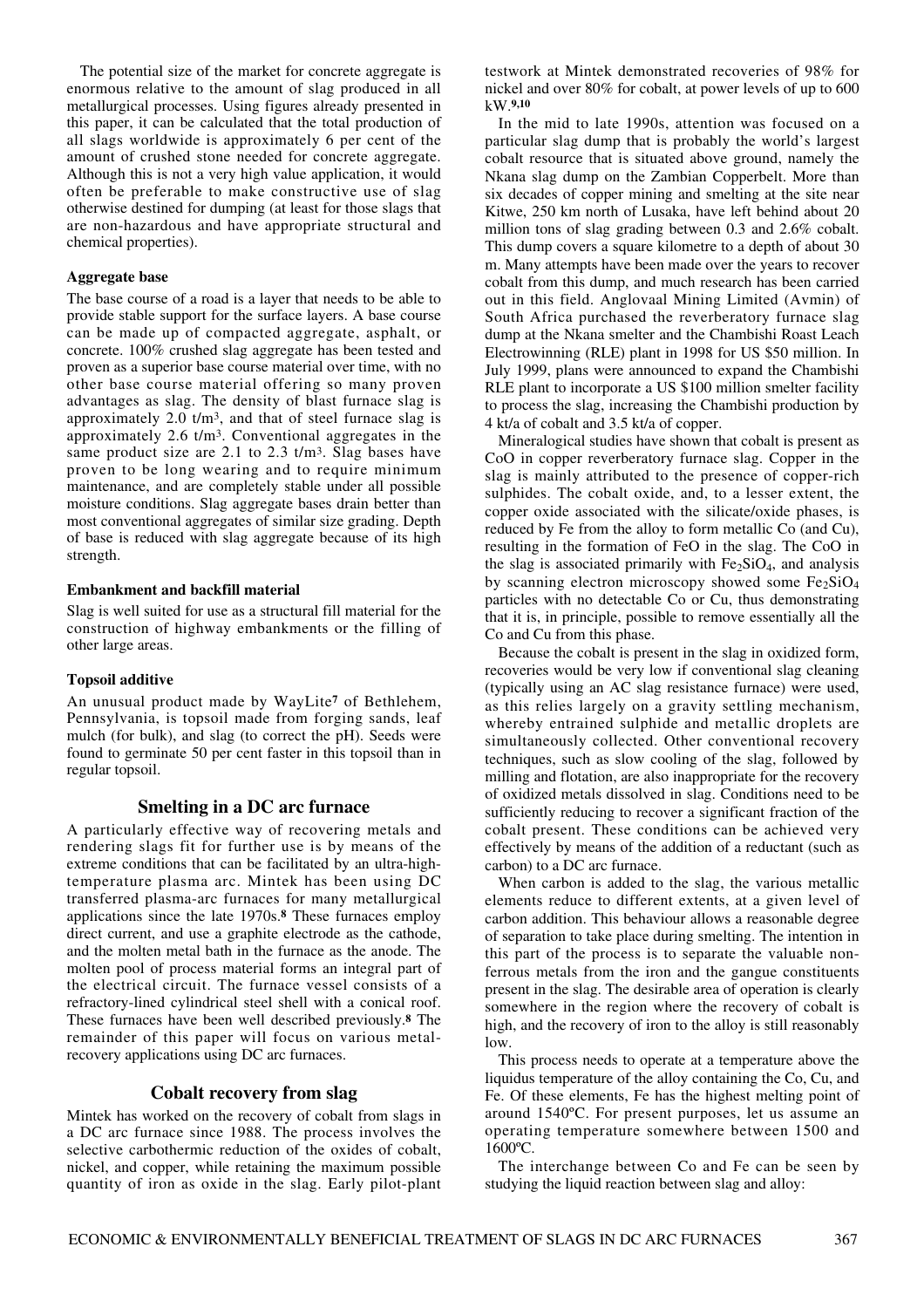$$
CoO + Fe = Co + FeO \tag{1}
$$

An expression has been derived**<sup>11</sup>** for the recovery of cobalt to the alloy, *RCo*, in terms of the recovery of iron,  $R_{Fe}$ , the equilibrium constant *K*, and the ratio of the activity  $coefficients$   $\gamma$ .

$$
R_{Co} = \frac{K\gamma \cdot R_{Fe}}{1 - (1 - K\gamma)R_{Fe}} \tag{2}
$$

It is certainly possible to calculate a value for  $K\gamma$  from published theoretical data, but this would only apply strictly to a perfect equilibrium system. It may be more useful to use the form of the theoretically-derived equation, and to fit actual plant data to the model. Values of  $K\gamma$  may be found by fitting experimental data to Equation [2]. For illustrative purposes, Figure 1 shows the function for a value of  $K\gamma =$ 7. It may be possible to modify the shape of the curve, to some degree, by changing the composition of the molten slag in the furnace to favour the activity coefficients of CoO and Fe over those of Co and FeO.

#### **Development of the process**

Smelting testwork was carried out in DC arc furnaces at Anglovaal Research Laboratories (AVRL) and at Mintek. In addition, some small-scale laboratory tests were carried out at Mintek to investigate some of the more fundamental aspects of the process. A wide variety of test conditions (including the addition of many slag modifiers) were investigated at AVRL at a scale of 150–250 kW. In support of the design of the commercial installation, Mintek and Avmin conducted collaborative testwork, up to October 1999, at the 1 to 2 MW scale, in which approximately 840 tons of Nkana dump slag (ranging from 0.66% Co) was successfully processed in a 3 MW DC arc furnace. Good overall cobalt extraction was achieved during the tests, and approximately 100 tons of cobalt-bearing alloy was produced (containing 5 to 14% Co). Various refractories were tested in the smelting campaigns. The testwork demonstrated that Nkana dump slag can be successfully processed in a DC arc furnace of suitable design, to produce a cobalt-bearing alloy amenable to further hydrometallurgical processing.

The large-scale testwork was set up in such a way that it would mimic the mode of operation of the industrial-scale furnace. Approximately 10% more Fe reduction was required in the large-scale testwork to achieve Co



**Figure 1. Relationship between Fe recovery and Co recovery to the alloy**

recoveries similar to those achieved in the medium-scale tests. The differences in mode of operation between the medium-scale and large-scale tests were highlighted as the probable cause for the higher recoveries of cobalt (relative to that of iron) achieved in the medium-scale testwork. The medium-scale testwork was conducted by continuously feeding mixtures of dump slag, reductant, and fluxes to an initial molten metal bath containing small quantities of slag, such that the power and feed input were balanced in order to achieve the desired operating temperature. After a preset quantity of feed, or period of time, was reached, the feed was stopped, the power reduced, and the furnace tilted in order to remove the product slag and metal. The majority of the product slag was retrieved from the furnace, and a set quantity of metal was allowed to remain in the furnace for the commencement of the next cycle.

The following principles have been well established.

- Cobalt and iron recovery increases with increased carbon addition.
- Cobalt is preferentially reduced over iron. The reduction of cobalt is favoured above that of iron, especially under less reducing conditions. Highly reducing conditions lead to increased reduction of iron without a significant benefit in terms of additional cobalt recovery.
- The effect of temperature in the range  $1450$  to  $1700^{\circ}$ C has only a slight effect on the recovery of cobalt relative to that of iron. Temperature has a negligible effect on the solubility of cobalt in the slag.
- The recovery of cobalt relative to that of iron increases with an increased Co/Fe ratio in the dump slag.
- Changing of the slag chemistry through the addition of certain fluxes affects the recovery of cobalt from the slag. However, it was found that the slag chemistry had a lesser effect on the recovery than did the redox conditions. In general, it was found that fluxing was beneficial only under less reducing conditions, and that its effect decreased with increased reduction.
- An increase in the CaO content of the slag significantly increases the recovery of cobalt to the metal alloy. The effect of CaO is significantly more pronounced under less reducing conditions. Under very reducing conditions, the effect of CaO becomes negligible. At lower reductant additions, fluxing with CaO also increases the recovery of cobalt preferentially to that of iron.

#### **Process description of the Chambishi operation11**

The 20 Mt Nkana slag dump has an average cobalt content of 0.76%, although there is quite a variation in grade, according to the location in the dump. The slag is reclaimed from the Nkana dump, then road-transported across the approximately 30 km from Kitwe to Chambishi.

Upon arrival at Chambishi, the slag is deposited, according to its grade, in a number of stockpiles close to the plant. In order to blend the feed slag, material is loaded from each stockpile and fed into a primary screening plant prior to being processed in the feed preparation plant. The slag crushing circuit reduces the run-of-mine slag to a product in which 80% passes 15 mm size. The slag then passes to a 1200 ton capacity surge silo from which it is fed at a rate of 60 t/h into a fluidized-bed drier, fuelled by diesel or furnace off-gas. The bone-dry slag is discharged onto a heat-resistant sacrificial conveyor that feeds the dry slag storage silo. An automatic sampler provides samples for moisture analysis and size distribution.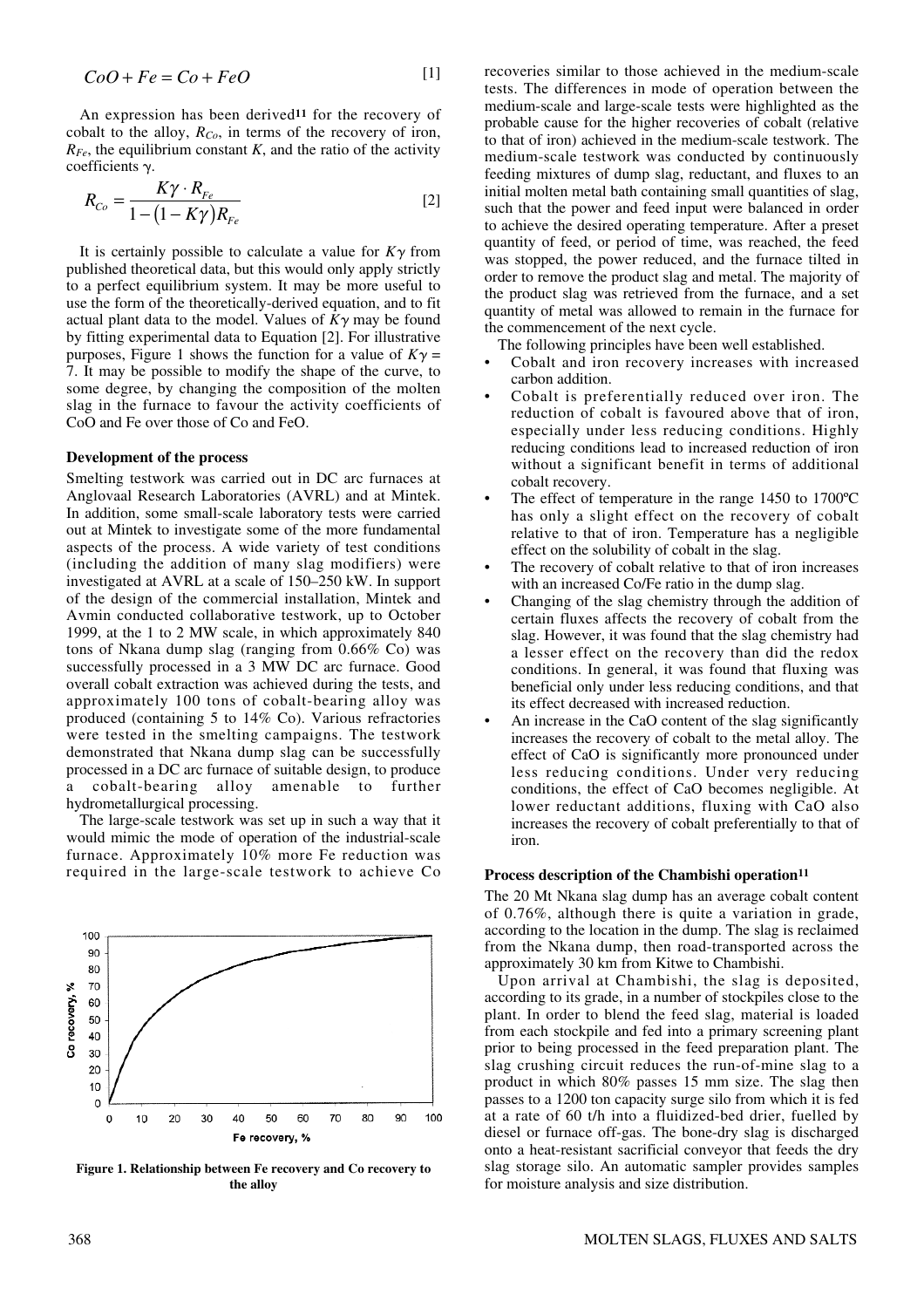Slag is taken from the silo, by conveyor, to the blending plant where fluxes such as burnt lime (about 6%), coal as a reductant, and small quantities of other materials such as rutile are added. The blended feed is weighed before being fed to the furnace. As the furnace requires a specific ratio of slag, lime/rutile, and coal, the mix is conveyed in batches to eight furnace feed-bins, with the various materials being deposited in a single 'sandwich' layer on the conveyor belt.

Aside from the contained cobalt and copper, the feed slag contains an average of about 20% total Fe,  $43\%$  SiO<sub>2</sub>,  $8\%$ Al<sub>2</sub>O<sub>3</sub>, 8% CaO, 3% MgO, 3% K<sub>2</sub>O, and 0.6% S.

The flowrate of the slag and flux mixture, and the addition of coal at the correct ratio (about 4% of the mass of the slag) are maintained by the control system. The dump slag, fluxes, and reductant are fed by gravity through eight feed ports in the roof of the furnace.

The average slag tapping temperature is around 1500ºC. Molten slag is tapped from the furnace into 60 ton slag pots, which are carried by slag haulers to the nearby new dump where they are emptied out.

The alloy is tapped into ladles that are transported by crane to a ladle-heating station where the temperature of the alloy is elevated to about 1650ºC. The superheated molten alloy is then lip poured into a pre-heated tundish feeding a water atomizer (rated at 500 kg/min). Here, sufficiently small particles of alloy are produced, and pumped as a slurry to the downstream leach plant.

#### **Water atomization of alloys**

Cobalt-rich iron alloys are virtually unbreakable, which poses a problem of providing suitably sized material to the downstream leaching units. It is common practice in a number of slag-cleaning processes to add sulphur (in the form of pyrite, concentrate, or matte) to the alloy, in order to make it sufficiently brittle to be able to be successfully milled after granulation. Apart from the inconvenience and expense of having to add this material to the furnace, this sulphur needs to be removed during subsequent hydrometallurgical processing. The use of water atomization eliminates the need for the addition of sulphur, thereby simplifying subsequent stages of separation.

Water atomization, involving the 'smashing' of a stream of molten alloy with a high-pressure stream of water, can directly produce fine particles of alloy with a mean diameter of less than  $100 \text{ µm}$  (even as small as  $40 \text{ µm}$ ). The particle size distribution of the powder is controlled by a combination of the metal temperature and the metal and water flowrates. This technology is commonly used in the powder metallurgy industry, and appears to be very cost effective when compared to the option of granulation and milling. The design of the atomizing system is simplified by not having any tight constraints on the range of particle sizes and shapes of the particles. The application of water atomization (by Atomising Systems Ltd, of Sheffield, UK) to large industrial-scale production of an intermediate alloy was implemented for the first time at Chambishi, and this technology is now regarded as commercially proven. This step introduces another level of flexibility into the process; one can now optimize the metallurgy to maximize recovery of the valuable metals, without needing to be too concerned with the physical properties of the alloy.

The unit consists of a refractory-lined tundish, an atomizing chamber, a high-pressure pump, and a water reservoir. Molten metal is poured into the tundish, and flows by gravity through a ceramic nozzle at the base. High-pressure (300 bar) water impinges on the metal stream, causing it to break up into small particles (typically less than 100 µm). These particles settle in a vessel below the atomizing unit, from which they can be recovered.

Very little material handling is required after atomization. A simple screen to separate oversize materials (for recycling to the DC arc furnace) is about all that is needed. The alloy particles can be pumped as a slurry, then dewatered. Drying is not necessary, as the alloy will next be subjected to a wet process.

#### **DC arc furnace**

The DC arc furnace has a single electrode positioned above the molten bath. The single solid graphite cathode, 60 cm in diameter, is maintained in a central position in the furnace, at the correct height, according to the desired voltage and current settings. The molten alloy in the furnace forms part (the anode) of the electrical circuit. The furnace comprises a refractory-lined cylindrical steel shell, and a water-cooled refractory-lined roof (with twelve panels). The side-walls of the furnace are water-cooled, using copper coolers, to protect the refractories, and to promote the formation of a freeze lining within the vessel. The roof contains the central entry port for the graphite electrode and 16 feed ports equally distributed around the electrode. The Concast hearth comprises magnesite-carbon bricks overlaid by a layer of steel-clad bricks (to make them electrically conductive). The hearth is in contact with the molten alloy, and is also connected further to the anode busbars.

The furnace has two slag tapholes (only one of which is used at a time) and two metal tapholes. The slag and metal tapholes are on opposite sides of the furnace. Two Paul Wurth drills and mud guns for opening and closing the taphole are mounted on sliding rails so that they can be used at either taphole.

The furnace has an outside diameter of 11 m, and an inside diameter at the slag level of 9.26 m. The freeboard above the level of the molten slag varies between 3.3 to 4 m, depending on the contents of the furnace. The slag depth is usually kept to about 80 cm, and the metal depth is about 40 to 70 cm at the outer edge of the bath. The heel is 40 cm thick at the edges; and 118 cm thick at the centre of the dished bottom.

The ABB power supply (2 x 40 kA and 1200 V, output of 40 MW) is based on thyristor-controlled rectifiers. A prominent feature of the power supply is its particularly high voltage specification, to accommodate the highly resistive molten slag that leads to high voltage operation.

### **Commissioning**

Power was switched on to the furnace on 24 January 2001. After warm-up, slag was tapped for the first time on 3 February. On 5 February 2001, the plant poured its first alloy from the new furnace. After commissioning the atomizing system, the leach plant received its first alloy by late April 2001. After a number of commissioning or operating problems in the early stages of the plant's existence, the plant is now reported to be running very well.

### **Recovery of nickel from slags**

At some nickel-copper smelters, slag cleaning is practised primarily using settling of the matte from the slag. Other base metal smelters simply stockpile their furnace slag. One industrial example that can be mentioned is the production of copper and nickel at Harjavalta in Finland.**<sup>12</sup>** Copper smelting in Harjavalta produces 250 000 tons of slag per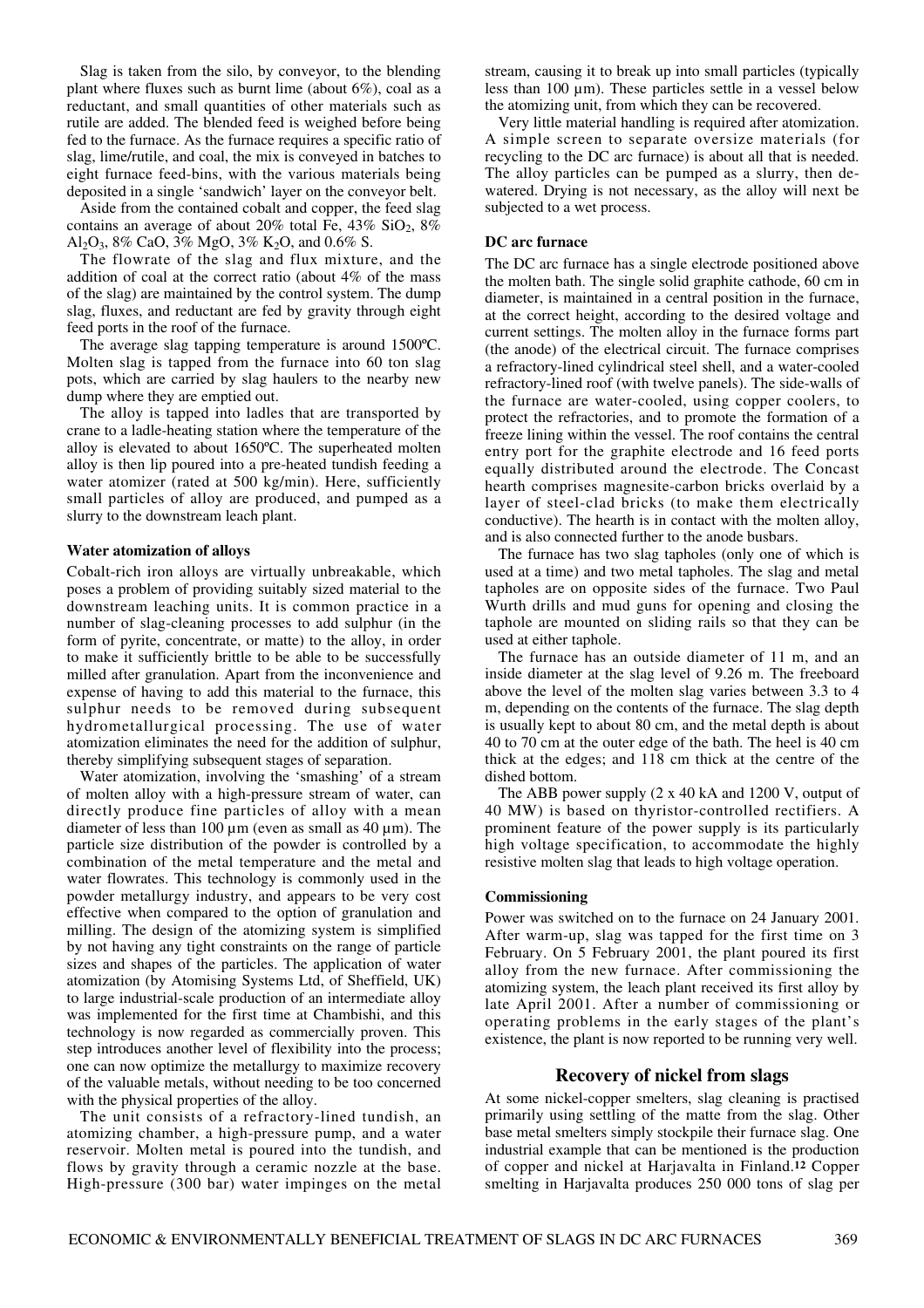

**Figure 2. Recovery of the elements to the alloy from a hypothetical slag, as a function of the quantity of carbon added, at 1500°C**

year. This is first reprocessed (using flotation) to recover the remaining copper. Next the slag is stored in land basins and, at last, it is covered with soil. Copper slag has also been used to build noise barriers and in the asphalt paving of the Harjavalta industrial site. Harjavalta's nickel slag is processed and granulated. Approximately one-half of the annual slag amount of 100 000 tons is used in sandblasting and in roofing-felt manufacture. The rest is piled in heaps and landscaped. Off-gas cleaning and other process stages produce a total of 5 300 tons of various precipitates in a year. These are stored in basins lined with plastic. The condition of the plastic lining is monitored to prevent drainage to groundwater.

Mintek contends that there is a real advantage to using a DC arc furnace under reducing conditions to recover almost all of the nickel and vastly more cobalt than is achieved currently at many plants. Linked to the work Mintek has done on the recovery of cobalt from slags has been the recovery of valuable base metals from nickel slags.

As shown in Figure 2, nickel is reduced very readily, far more so than cobalt and iron. This indicates that a very high recovery of nickel can be expected from a slag-cleaning process operating under reducing conditions.

### **Nickel-copper converter slag 'A'– 100 kVA and 200 kVA**

Using converter slag from a nickel-copper plant, tests were carried out, in 1990, on a 100 kVA furnace (operated at 30 kW) and on a 200 kVA furnace (operated at  $85$  kW), at low additions of reductant (in order to minimize the reduction of iron). The feed slag had a composition of Co: 0.45%; Cu: 3%; FeTotal: 47%; Ni: 3.5%; and S: 3%. These tests examined four different methods of operation, in an attempt to optimize the selective reduction of the slag. These methods included smelting of composite pellets of milled slag and graphite, adding selected quantities of crushed coal to already molten slag, co-feeding crushed cold slag and coal, and pneumatic injection of pulverized coal into the molten slag. On the 100 kVA furnace, the alloy produced typically comprised Co: 1.7%; Cu: 14%; Fe: 48%; Ni: 16%; and S: 14%. On the 200 kVA furnace, an alloy of Co: 2%; Cu: 15%; Fe: 44%; Ni: 22%; and S: 10% was produced. At this level of reduction, 91% of the iron was retained in the slag phase, while only 50% of the cobalt, 63% of the copper, and 83% of the nickel were recovered to the alloy. It was found that injection of pulverized coal greatly improved the reduction, and hence the recovery, of nickel and cobalt oxides from the slag. Under good conditions, at 7% carbon addition, on the 100 kVA furnace, calculated recoveries of Co: 81%; Cu: 78%; and Ni: 97% were obtained, while retaining 80% of the iron in the slag.

### **Nickel-copper converter slag 'B'– 200 kVA**

This slag was generated in a plant utilizing a conventional six-in-line furnace and Peirce-Smith converter configuration. The composition of the bulk slag was Co: 1.25%; Cu: 1.0%; Fe $_{\text{Total}}$ : 49%; Ni: 3.6%; and SiO<sub>2</sub>: 30%. During testwork carried out in 1993, the furnace was operated at power levels of 100 to 170 kW, with tapping temperatures of 1400 to 1500°C. The alloys produced comprised Co: 4.5 to 5.5%; Cu: 5.5 to 8.5%; Ni: 25 to 35%; Fe: 35 to 50%; and S: 8 to 10%. From the starting level of 1.25% cobalt in the feed slag, it was possible to produce a discard slag with typical values of 0.22 to 0.29% cobalt.

The most abundant phase present in the solid converter slag is  $Fe<sub>2</sub>SiO<sub>4</sub>$  (olivine), followed by  $Fe<sub>3</sub>O<sub>4</sub>$  (spinel). The cobalt is associated primarily with the olivine, whereas the nickel is distributed between the olivine and the spinel. Copper was present only in entrained sulphides. The analysis of highly reduced slags has shown that it is possible to remove virtually all of the cobalt and nickel from the olivine in the slag.

### **Nickel-copper converter slag 'B'– 3.2 MVA**

Large-scale testwork on converter slag was conducted, during 1994, on a 3.2 MVA DC arc furnace operating at a power level of 600 kW. The sequential feeding of reductant was used as the preferred mode of feeding at that time. Operating temperatures were in the region of 1300 to 1600°C, and neither the temperature of the bath before the reduction period nor the tapping temperature seemed to have a pronounced effect on the cobalt recovery.

The average electrode consumption during the campaign was 2.6 kg/MWh, while the dust loss was low, at 1% of the mass of the feed. The alloy produced comprised Co: 7.8%; Cu: 3.8%; Ni: 26.4%; Fe: 56.9%; and S: 2.1%. The cobalt levels achieved in the discard slag were between 0.15 and 0.33%.

Coal addition of 9% was required to achieve cobalt recoveries of at least 80%. Increasing the coal addition did not significantly increase the recovery of cobalt. Increasing the batch mass of slag from 500 kg to 1000 kg and increasing the reduction period by 75% resulted in increases in cobalt recovery from 71 to 86%, and from 70 to 82%, for coal additions of 9 and 11% respectively. The main factor affecting cobalt recovery appears to be the time allowed for the reduction to take place. At this scale of operation, a duration of two hours was required to achieve cobalt recoveries greater than 80%.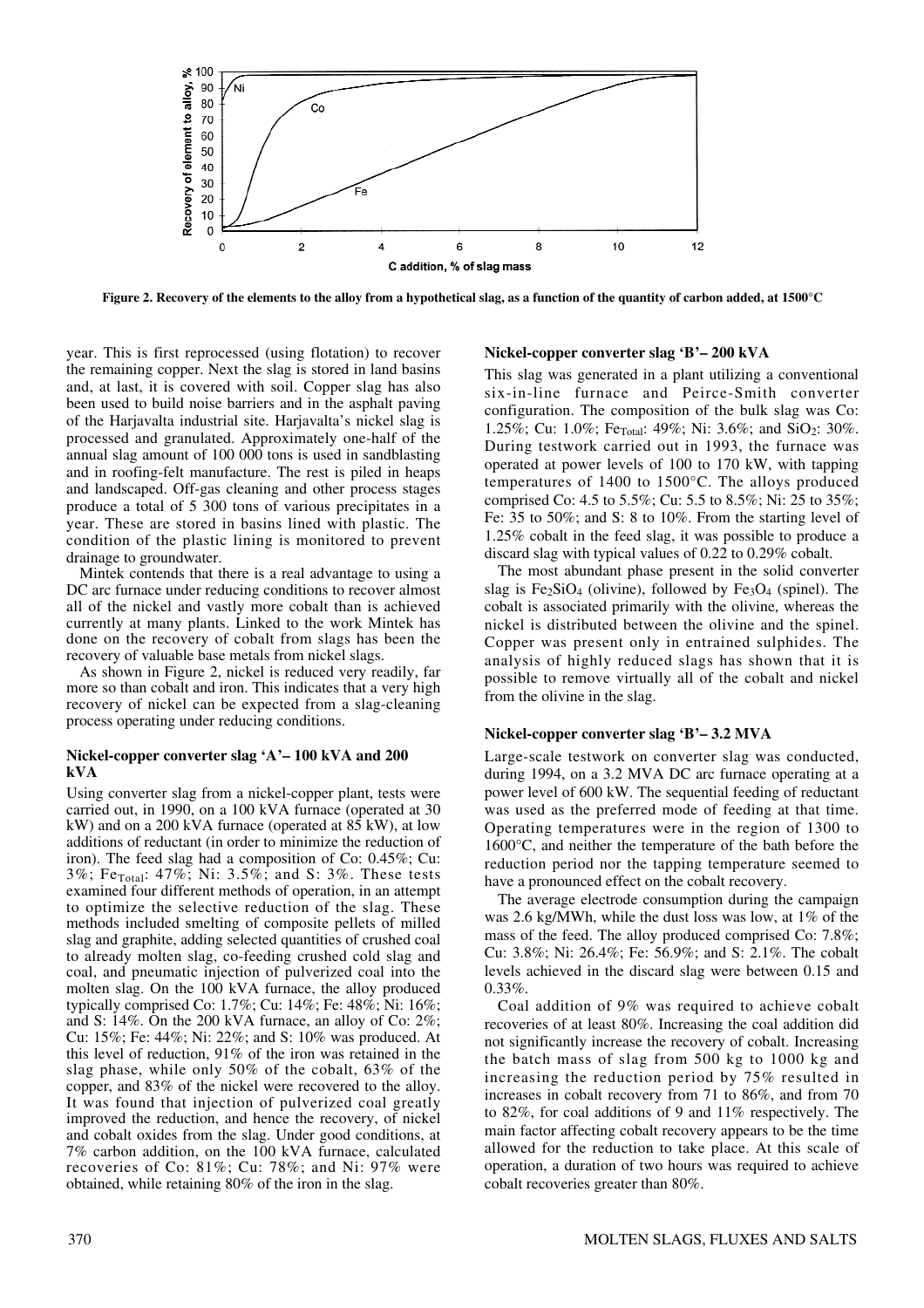**Table III Analyses (mass %) of feed and product slags before and after slag cleaning in a DC arc furnace. 'PGM' figures are in g/t and represent the total of Pt + Pd + Rh + Au.**

|           | $\mathbf{Al}_2\mathbf{O}$ | CaO | UО                     | Cr2O:                                     | Сu        | FeO                        | MgC                                   | NI   |                | $\sim$<br>SiO- | PGM | <b>Total</b> |
|-----------|---------------------------|-----|------------------------|-------------------------------------------|-----------|----------------------------|---------------------------------------|------|----------------|----------------|-----|--------------|
| Feed<br>. | 5.0<br>.                  | J.O | $\rightarrow$<br>V. LZ | .                                         | 0.20<br>. | $\sim$ $\sim$<br>33.O      | $\sim$ $\sim$<br>12.J<br>____         | 0.44 | $_{0.10}$<br>. | 38.1           | 7.U | 07<br>ن. ا   |
| Product   | 5.0                       | v.o | 0.02                   | $\sim$ $\sim$<br>$\overline{\phantom{m}}$ | 0.05      | $\sim$ $\sim$<br><u>__</u> | $^{\circ}$<br>$\overline{a}$<br>1 T.J | 0.04 | U.JJ           | 4.<br>TJ. 1    | 0.6 | 98.1         |

#### **Nickel-copper furnace and converter slag–200 kVA**

During 1995, a campaign was undertaken on a 200 kVA furnace with the intention of combining furnace slag with the converter slag previously treated. When treating furnace slag containing 0.22% Co on its own, the maximum cobalt recovery that could be obtained was 66%, with a cobalt value of 0.08% in the discard slag. As in previous testwork, the cobalt in the discard slag when treating converter slag on its own was still in the region of 0.22%. However, by combining increasing amounts of furnace slag with converter slag, values approaching 0.08% Co in the discard slag could still be achieved. This resulted in cobalt recoveries approaching 90% being attained, while the average recovery was in the region of 85%.

The fume produced was of the order of 1% of the mass of the slag fed. The electrode consumption was 2 kg/MWh.

#### **Recovery of platinum group metals**

The DC arc furnace is a key component of the ConRoast process**<sup>13</sup>** that is envisaged for the next generation of more environmentally friendly platinum group metals (PGM) smelting plants. Existing PGM smelters are based on the traditional matte smelting process where the PGMs are concentrated in a sulphidic matte phase where they are collected by base metal sulphides. The traditional matte smelting process suffers from high  $SO<sub>2</sub>$  emissions from furnaces and converters. The ConRoast process solves the  $SO<sub>2</sub>$  emission problem by dead-roasting the sulphide concentrate feed material prior to smelting in a DC arc furnace. The gases from the roaster have a steady high concentration of  $SO_2$  coming from a well-enclosed unit that enables them to be treated effectively. Reductive smelting of the oxidized feed material is carried out in a DC arc furnace that is able to operate at sufficiently high temperatures and under reducing conditions that ensure that chromite spinel precipitation in the furnace is no longer the problem that it would be for high-chromium concentrates in a traditional matte smelter. In the ConRoast process, the PGMs are collected in an iron alloy that also contains the base metals. Testwork has demonstrated the production of slags that have a sufficiently low PGM content that they could be discarded or used for other purposes. Other feed materials that are sufficiently low in sulphur (for example, low-grade high-chromium concentrates or revert tailings) can also be fed into the DC arc furnace in place of deadroasted sulphide concentrates, and the PGMs can be collected in an alloy.

The platinum group metals are often found together with nickel, copper, and cobalt sulphide deposits, and therefore are often found in non-ferrous slags. Even in small quantities, these can be economically significant. The PGMs follow the nickel, copper, and iron through the pyrometallurgical process, and can be extracted from the hydrometallurgical leach residues for further processing. It is to be expected that very high recoveries of PGMs would be obtained from slags containing reasonable quantities of PGMs, especially if the slag-cleaning furnace operates under significantly reducing conditions.

As part of a larger test campaign, some limited work was carried out on low-grade PGM slags, to determine whether it would be possible to effectively recover PGMs from slags even at very low concentrations. A few hundred kg of slag was processed at a feedrate of 100 kg/h, with an anthracite addition of 4% by mass. The data presented here represents three batches of slag fed to and tapped from the furnace. As can be seen from Table III, the PGMs and base metals were able to be collected very effectively in an iron alloy, leaving only very small quantities in the residual slag. A slag sample from this campaign was quenched and subjected to a toxicity characteristic leaching procedure (TCLP) test, and was found to very comfortably comply with the criteria for safe disposal of slag.

### **Processing of jigged ferromanganese fines**

Ferromanganese is commonly produced using carbothermic reduction of manganese ore in submerged-arc furnaces. In order to maximize the recovery of manganese, it is usual to use the slag from the production of high-carbon ferromanganese in the production of silcomanganese. However, the final discarded slags from the silicomanganese furnace still contain an appreciable amount of entrained metal. A gravity method to recover entrained metallics was jointly developed by Mintek and Bateman Titaco. The APIC jigging process, which uses the action of water at high pressure, separates by density at very high yield, metallics from the remaining oxide of crushed slag. The method is cost effective as it utilizes water and has a low requirement for energy and labour. It is currently used in South Africa and elsewhere in the world. The metallic product from the jigging plant is not all recovered in saleable size fractions and grades, and requires further treatment.

A DC arc furnace is suitable for the direct processing of these metal fines without prior agglomeration, and it was therefore possible to investigate the direct production of saleable ferromanganese alloy from the re-melting or smelting of jigged metal fines.**<sup>14</sup>** The first process option involved the re-melting of high-carbon ferromanganese (HCFeMn) jigged metal fines that were close to the desired composition. Lime was added as a flux to increase the fluidity of the slag. The second process option involved smelting of HCFeMn jigged metal fines together with silicomanganese fines. The silicon in the alloy is used to reduce manganese and iron oxides from the slag portion modified with manganese ore and lime flux. The temperature is kept below 1600°C, to minimize the formation of volatile manganese and silicon monoxide vapours.

Ferromanganese alloys were produced successfully according to the ASTM specifications for high- and medium-carbon ferromanganese. The feasibility of remelting and smelting ferromanganese jigged material in a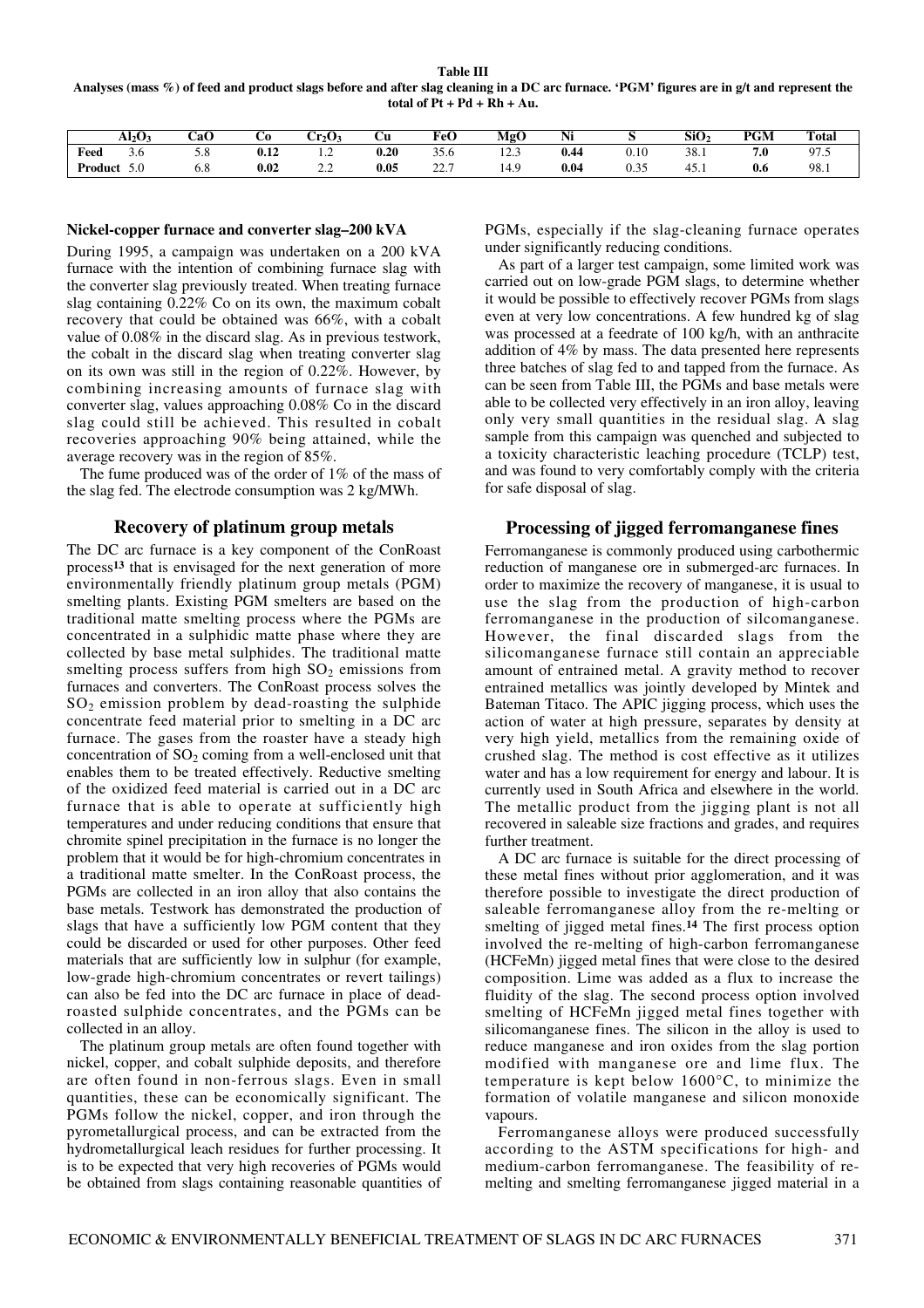DC arc furnace, to produce saleable ferromanganese alloy, was proved at the 1 MW scale. The incorporation of a jigging process combined with a DC arc furnace is a feasible way of increasing the production of ferromanganese plants.

# **Zinc fuming from lead blast furnace slag**

Since 1989, Mintek has been researching the extraction of lead and zinc from a variety of zinc-bearing wastes using DC arc furnace technology, more recently coupled with an Imperial Smelting Process (ISP) lead-splash condenser. This is known as the Enviroplas process. The Enviroplas process deals with the production of environmentally acceptable non-toxic slags, and the recovery of zinc and other valuable metals from solid wastes from the metallurgical industry.

#### **First series of LBFS tests**

The first substantial work in this field at Mintek**<sup>15</sup>** was carried out on about 80 tons of granulated lead-blastfurnace slag (LBFS), containing 14% ZnO and 2.8% PbO. This was smelted at feed rates of over 800 kg/h and power inputs up to 800 kW (3 kA, 270 V) in a 1 MW DC arc furnace. The furnace shell was lined with chromemagnesite bricks, and an alumina castable refractory was used for the lining of the roof. The average temperature of the tapped slag was around 1500°C. Charcoal was used as the reducing agent. The charcoal-to-slag ratio in the feed was chosen to selectively reduce the zinc and lead oxides, while leaving most of the iron oxide in the smelted slag. The lead-blast-furnace slag and charcoal were fed continuously through three feed ports, equispaced around the central electrode. Zinc and lead vapour, and carbon monoxide, were burned at the off-gas port of the furnace, and the mixed oxide of zinc and lead was collected in a bag filter. High extraction levels (more than 95 per cent extraction from the slag) of zinc and lead were achieved. Almost all the extracted zinc and lead reported to the vapour phase and fume in the bag filter. Only about 0.1 per cent of the zinc input and approximately 1 per cent of the lead input passed into a metal phase that accumulated in the hearth of the furnace. The impurities in the fume were relatively low. The fume produced contained about 80% ZnO,  $15\%$  PbO,  $0.5\%$  FeO,  $0.6\%$  SiO<sub>2</sub>,  $0.4\%$  CaO,  $0.2\%$ MgO, and  $0.2\%$  Al<sub>2</sub>O<sub>3</sub>. The composition of the residual siliceous slag was typically about  $35\%$  SiO<sub>2</sub>,  $26\%$  CaO, 20% FeO, 8% MgO, 5% Al2O3, 0.7% ZnO, and less than 0.2% PbO.

#### **Second series of LBFS tests**

The Enviroplas process, now including an ISP lead-splash condenser, was first fully demonstrated in 1994 / 1995 on a 5.6 MVA pilot plant.**16,17** As depicted in Figures 3 and 4, the pilot plant comprises two DC arc furnaces served by a 5.6 MVA power supply, a raw-material feed system, and an ISP lead-splash condenser, a combustion chamber, and a gas cleaning system. The first furnace is used as a premelter to simulate the supply of molten slag from the lead blast furnace, and to act as a holding vessel to ensure a steady supply of molten slag to the fuming furnace.

The lead-splash condenser was a smaller version of the ISP condensers that are employed, at several plants worldwide, in combination with an Imperial Smelting Furnace (ISF) for the smelting of mixed zinc and lead sinter. The



**Figure 3. The 5.6 MVA Enviroplas pilot plant at Mintek, including a feed system, two DC arc furnaces (centre and right), an ISP lead-splash condenser (left background), and a combustion chamber (left foreground).**



**Figure 4. Schematic diagram of the Enviroplas demonstration plant.**

condenser assembly consisted of a condenser body with a single rotor, a lead circulation pump, a cooling launder with immersible cooling pins, and a zinc separation bath. The condenser body was basically a steel box, about 2 m wide, 4 m long and 2 m high, lined with refractory bricks. A variable-speed rotor was inserted through the cast refractory roof. The whole assembly occupied a space of approximately 5 m by 5 m. The condenser contained 21 tons of lead and was designed for a maximum zinc condensing rate of 350 kg/h.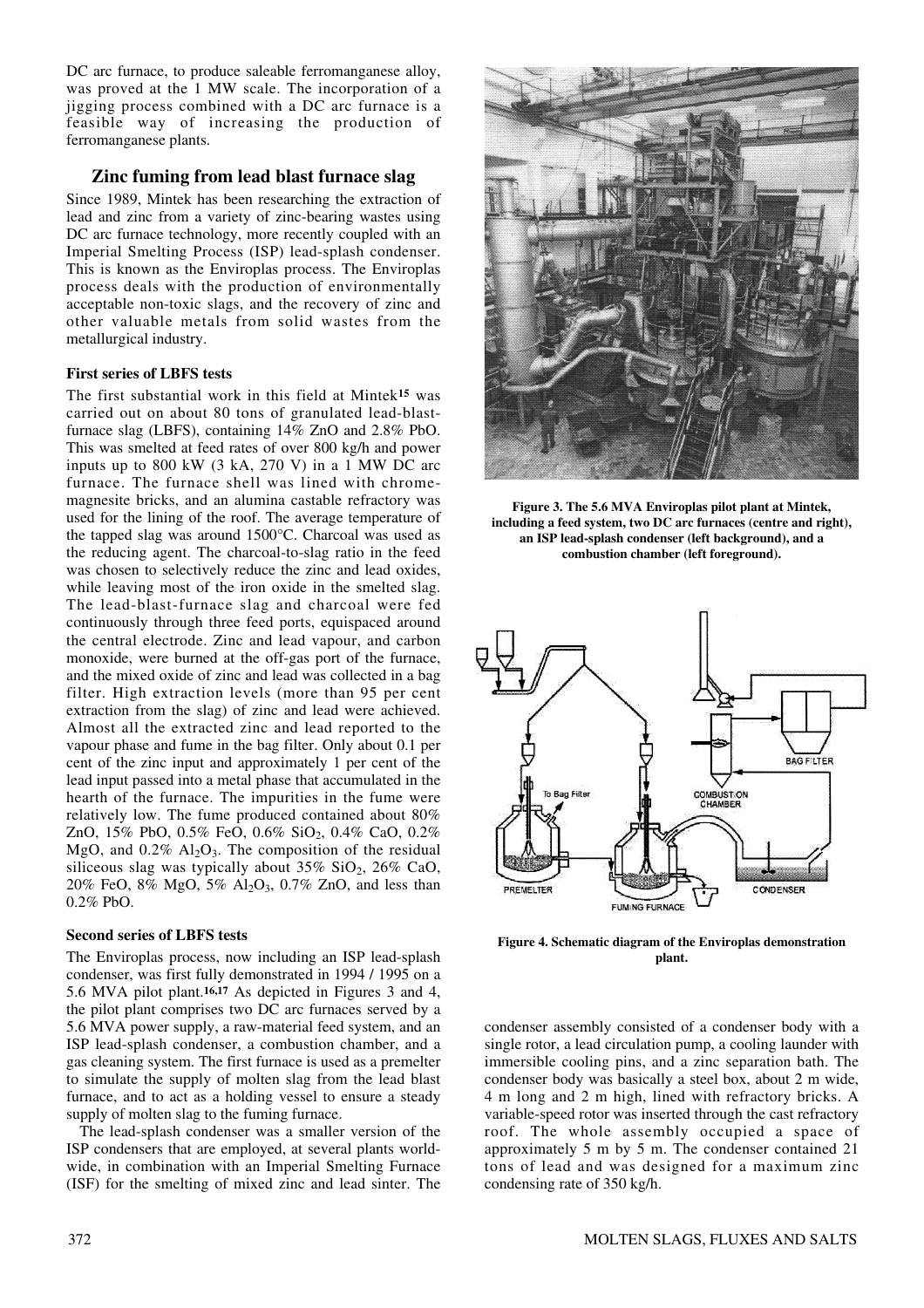**Table IV Typical analysis of lead blast furnace slag 2, mass %**

|                           |  | CaO FeO PbO $SiO2$ ZnO |  |
|---------------------------|--|------------------------|--|
| Lead blast furnace slag 2 |  |                        |  |

During the first four smelting campaigns in 1994 / 1995, a total of 1000 tons of lead blast furnace slag was processed. A typical analysis of the feed slag is given in Table IV. Metallurgical coke was used as a reductant.

Granular LBFS was premelted in the first DC arc furnace (premelter) and hot slag was fed continuously from the premelter, via a transfer launder and underflow weir, into the second plasma-arc furnace (fuming furnace). Metallurgical coke was also fed to the fuming furnace through a feed port located in the roof or via the hollow electrode. The coke addition was about 30 kg per ton of LBFS. During certain periods of the smelting campaign, the premelter was switched off, the underflow was closed with refractories, and granular LBFS was fed directly to the fuming furnace. With the three units (premelter, fuming furnace, and condenser) in line, the premelter was typically operated at a power level of 650 kW (200 V, 3.25 kA), and the fuming furnace was run at about 700 kW (175 V, 4 kA). When the premelter was not used, the fuming furnace was operated at power levels of around 1.2 MW. During short periods of the campaign, the fuming furnace was run at 2.5 MW with feed rates of up to 3 t per hour.

The zinc and lead oxides contained in the slag were reduced to their metals and volatilized in the fuming furnace. Residual or 'spent' slag was tapped from the fuming furnace when about 2.5 t of LBFS had been fed to the premelter, i.e. at intervals of around 2 hours. Zinc was tapped once or twice a shift from the condenser, during periods when steady operation was achieved. Drosses were regularly removed from the cooling launder, as they were generated. Gases and dust passing through the condenser were burnt in the combustion chamber and further cleaned in the bagfilter. Fume was removed continuously from the bagfilter. It was the aim at the outset of the campaign to attain zinc levels in the final slags of below 1.5 per cent, to achieve zinc extraction figures of about 90 per cent.

The designed tapping temperatures of the premelter and fuming furnace were 1300 and 1450°C respectively. These temperatures were selected to minimize zinc losses in the premelter, to ensure sufficient fluidity, and to achieve a high degree of zinc extraction. Zinc oxide contents in slags tapped from the fuming furnace of between 1.5 and 2% were achieved. The lead oxide contents of the residual slags were usually below 0.2%, and all the slag samples submitted for TCLP tests were found to conform to US EPA regulations. About 20 tons of zinc metal was tapped from the ISP condenser, and the weighted average composition met Prime Western grade specifications.

About 50 kg of zinc metal, 850 kg of residual slag, 45 kg of condenser dross, and 10 kg of fume were produced per ton of lead blast furnace slag. The condenser dross contained about (mostly recoverable) 60% lead, and 16% zinc (mostly oxide, some metallic), but a better drossing procedure is expected to improve these figures. Zinc condensation efficiencies of 70–80% were attained, which were in accordance with the expected single-rotor condenser efficiencies. An overall zinc recovery of 60–70% on a zero-recycle basis was achieved. Zinc fuming rates of

**Table V Typical analysis of lead blast furnace slag 3, mass %**

|                              | CaO- | FeO PbO | SiO <sub>2</sub> | ZnO |
|------------------------------|------|---------|------------------|-----|
| Lead blast furnace slag 3 15 |      |         |                  |     |

120–180 kg/h were obtained, which corresponded to zinc volatilization fluxes of 40–60 kg zinc/hm2 (based on a hearth area of the fuming furnace of 3 m2). The net electrical energy requirements, based on total energy consumption levels per ton of lead blast furnace slag and on measured energy losses, were 300 and 190 kWh/t of LBFS for the premelter and fuming furnace respectively. Thermal efficiencies of both furnaces at this scale of operation were approximately 60%. The most suitable premelter operating temperature was found to be 1300°C, and the tapping temperatures of the fuming furnace were around 1450°C.

### **Third series of LBFS tests**

Another campaign**<sup>18</sup>** was run on the 5.6 MVA facility using only the fuming furnace in 1997. A typical analysis of the feed slag is given in Table V.

The average amount of zinc oxide in the slag tapped from the furnace was 6%, although 1.1% was achieved. The lead oxide content of the residual slag was 0.07% at lowest, and 0.23% on average. An overall zinc recovery to the fume of 77% was achieved. Zinc volatilisation fluxes of 44–192 kg zinc/hm2 (based on a fuming furnace hearth area of 1.3 m2) were also obtained. The average net energy requirement (excluding losses) over the entire campaign was 0.68 MWh/t feed. The tapping temperature of the fuming furnace averaged 1356°C.

### **Basel Convention**

The Organisation for Economic Co-operation and Development (OECD) laid the foundation for the Convention on the Control of Transboundary Movements of Hazardous Wastes and their Disposal, adopted in Basel on 22 March 1989 under the auspices of the United Nations Environment Program (Basel Convention). The Basel Convention radically changed the basis of international trade in secondary materials from January 1998, by instituting a *de facto* ban on the trade of materials classified as hazardous. Primarily the ban seeks to prohibit the transboundary movement of hazardous wastes between developed and developing countries. An unfortunate side effect of this ban is the prohibition of shipment of such materials from producers to research organisations such as Mintek, as South Africa is classified as a developing country despite the leading international role that Mintek has in the development of technology for economic recovery of metals and the safe disposal of hazardous wastes.

### **Treatment of steel-plant dusts**

In most countries, the disposal of steel-plant dusts presents an environmental problem because they contain heavy metals that may be leached into the groundwater. These waste materials are costly to dispose of in approved dumping sites. Mintek's Enviroplas technology exploits the unique ability of the open-arc DC furnace to utilize these fine feed materials directly, reducing the metal oxides and recovering the metals into an alloy phase for recycling. The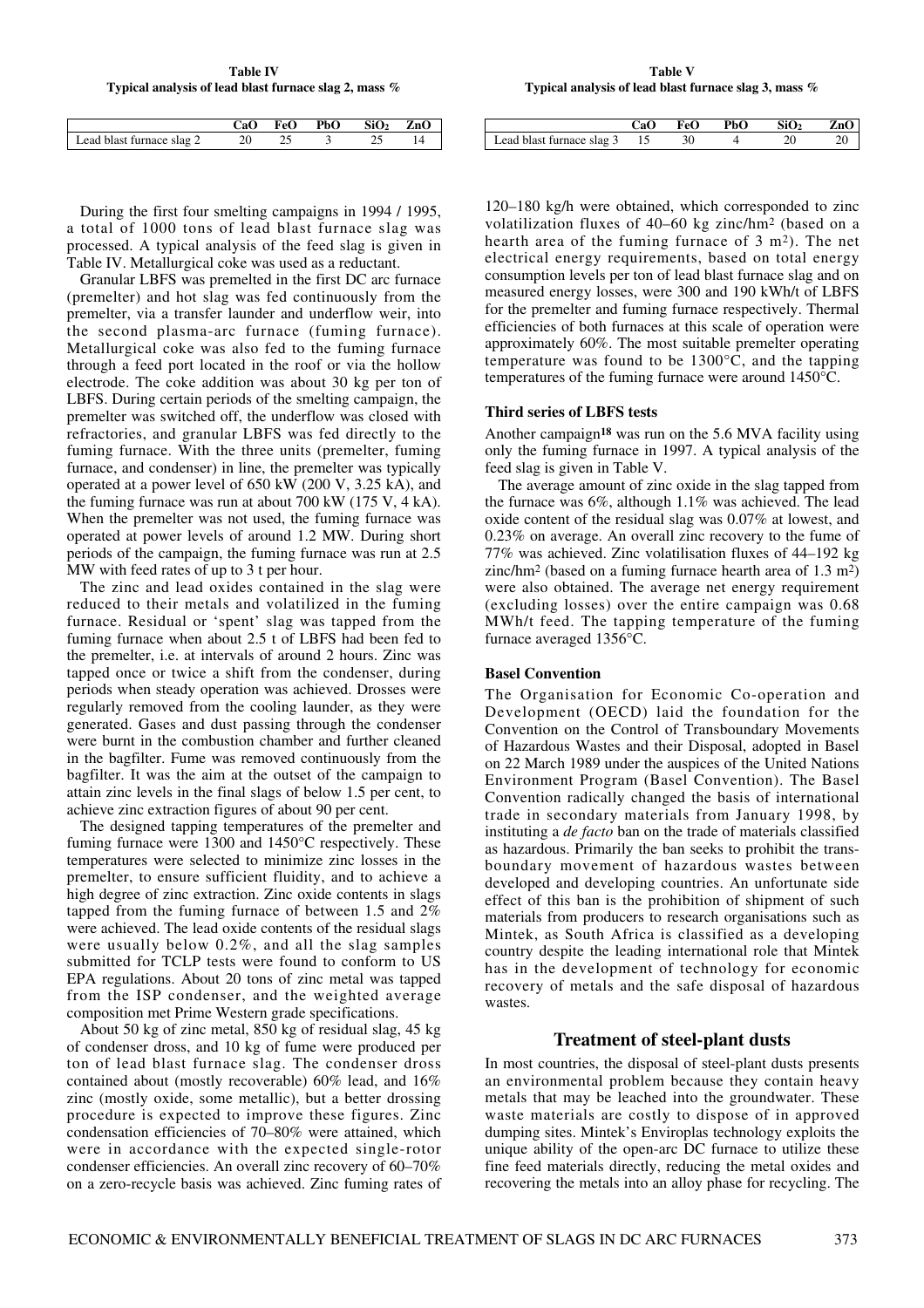recovery of valuable metal units can economically justify recycling of these materials, thereby also rendering the resulting slag safely disposable.

The use of steel scrap as a raw material in steelmaking, results in the presence of significant quantities of elements such as zinc, lead, cadmium, chromium, nickel, molybdenum, and manganese in the iron-oxide-rich baghouse dusts. Several of these elements are classified as hazardous, and there is legislation in place in many countries to govern the disposal and treatment of steel-plant dusts. Carbon-steel dust that is rich in zinc, and alloy-steel dust (that is rich in chromium or nickel, for example) contain sufficient metal that it is worth considering the economics of recovery. Disposable slag is able to be produced from the thermal plasma treatment of these materials.

The process operates on the principle of reducing the zinc and lead oxides at high temperatures (above 1500ºC), vaporizing the zinc and lead, and then either re-oxidizing the vapours to a crude mixed oxide, or condensing them in an ISP-type splash condenser. The smelting process generally produces a metal and a non-toxic slag, both tapped from the furnace in liquid form, as well as the zinccontaining vapour. The metal comprises mainly iron, along with alloying elements such as chromium, nickel, and manganese.

The most troublesome constituents in steel-plant dusts are alkalis and, in particular, halides, as they interfere with the condensing of zinc vapour. Initial pilot-plant work was carried out at Mintek at the 800 kW level in about 1990, in which the zinc vapour product was combusted to zinc oxide and was collected in a bag filter. For zinc-containing alloysteel dusts, a two-stage process was proposed to separate the chromium-alloy-producing step from the zinc-fuming step. The first stage operates under mildly reducing conditions, such the zinc is reduced and fumed off, and the nickel and some iron is reduced to produce an iron-nickel alloy. The second stage operates under more strongly reducing conditions, allowing the chromium to be reduced to form a ferrochromium alloy.

In the case of electric arc furnaces (and not for fuel-fired furnaces), conditions are sufficiently reducing that chromium oxide present in the dust can also be readily reduced, together with oxides of metals such as iron and nickel, and the metals are recovered from the furnace in liquid form. The use of electrical power is highly advantageous for these processes in comparison with the use of a fuel-fired furnace. The lower gas volumes (than would be the case where energy is provided by combustion) keep the zinc vapour at higher concentrations, and limit the carry-over of dust.

Mintek's Enviroplas process**19-22** makes provision for the feed to be charged to the furnace without prior agglomeration. Fine steel-plant dusts (usually 100 per cent smaller than  $10 \mu m$ ) are rapidly absorbed in the molten slag bath, minimizing carry-over of feed to the gas phase. High reaction rates and efficient fuming of zinc metal can be achieved.

### **Enviroplas treatment of high-zinc carbon-steel dust**

Initial small-scale testwork was conducted on the smelting of electric arc furnace (EAF) dust (high-zinc carbon-steel dust) in a 50 kVA DC arc furnace, operating at power levels of 30 to 40 kW, at a temperature of about 1500ºC. Ten batch tests were carried out, each on about 10 kg of EAF dust containing about  $32.0\%$  Fe<sub>2</sub>O<sub>3</sub>,  $30.6\%$  ZnO, and 4.2% PbO. The average particle size of the dust was around  $1 \mu m$ . The dust was pelletized in this instance, and fed to the furnace together with anthracite (as reducing agent) and silica (as flux). The anthracite addition was such as to selectively reduce the zinc and lead oxides, leaving the iron oxide behind in the smelted slag. Silica was added to the feed to achieve a slag with an acceptably low liquidus temperature and a basicity ratio ( $[CaO+MgO] / SiO<sub>2</sub>$  mass ratio) of about unity. The zinc and lead were almost completely extracted from the EAF dust, and recovered as an oxidic fume, after being burned, and collected in a bag filter. The fume contained about 72% ZnO, 8% PbO, 3% FeO,  $1.3\%$  SiO<sub>2</sub>, and  $0.4\%$  MgO. The levels of zinc and lead oxide in the residual slags were both below 0.2 per cent. Standard leach tests were carried out on these slags, and they were found to be disposable according to United States Environmental Protection Agency (EPA) regulations.

### **Enviroplas treatment of high- and low-zinc alloy-steel dust**

Larger-scale testwork**<sup>20</sup>** was carried out in 1990 on a 1 MW pilot plant on the smelting of alloy-steel dusts (high- and low-zinc). Dusts from three different sources were used, with a weighted average composition of  $42\%$  Fe<sub>2</sub>O<sub>3</sub>; 15%  $Cr_2O_3$ ; 2.7% NiO; 21% ZnO; 0.7% PbO; as well as some CaO, MgO, and SiO2. Anthracite with a fixed carbon content of 77% was used in the proportion of 290 kg per ton of alloy-steel dust. The steel-plant dusts were charged to the furnace, without prior agglomeration, via the central hole of the graphite cathode. The furnace was operated at power levels of about 500 kW, and at feed rates of around 250 kg/h. At a designed operating temperature of 1550°C, the theoretical energy requirement was determined to be 1.39 MWh/t of alloy-steel dust. The off-gases were burned and collected in a bag filter. High extraction levels of zinc, chromium, and nickel were achieved. A disposable slag, a ferro-alloy rich in chromium and nickel, and a zinc-oxide fume were produced.

The alloy product contained an average of 66% Fe; 19% Cr; 3.4% Ni; 1.8% Si; 5.3% C; 0.06% S; and 0.04% P. Because of the relatively small quantities involved, no problems are envisaged with regard to contamination by C, S, and P, when this ferro-alloy is recycled to steelmaking furnaces. The average composition of the slags produced was 39% SiO<sub>2</sub>; 23% CaO; 20% MgO; 3.7% Cr<sub>2</sub>O<sub>3</sub>; 0.09% NiO; and 0.02% ZnO. Only about 5 per cent of the chromium in the dust fed to the furnace was retained in the slag, and less than 1 per cent of the nickel and 0.1 per cent of the zinc inputs reported to the slag. The fumes produced contained on average  $56\%$  ZnO;  $7.9\%$  MgO;  $8.0\%$  SiO<sub>2</sub>; and smaller quantities of Fe<sub>2</sub>O<sub>3</sub>, Cr<sub>2</sub>O<sub>3</sub>, and NiO. About 5 per cent each of the iron, chromium, and nickel charged to the furnace passed into the gas stream.

### **Enviroplas treatment of stainless steel-plant wastes**

During the production of stainless steel in an electric arc furnace and converter (AOD, CLU, or VOD), between 20 and 30 kg of flue dust is generated per ton of steel. The dust, which is captured in bag filters, contains typically 2 to 4 per cent nickel in the oxide form, as well as other elements such as iron, chromium, and calcium oxides, with lesser amounts of oxides such as manganese and molybdenum. The stainless-steel rolling mill also generates a variety of solid wastes.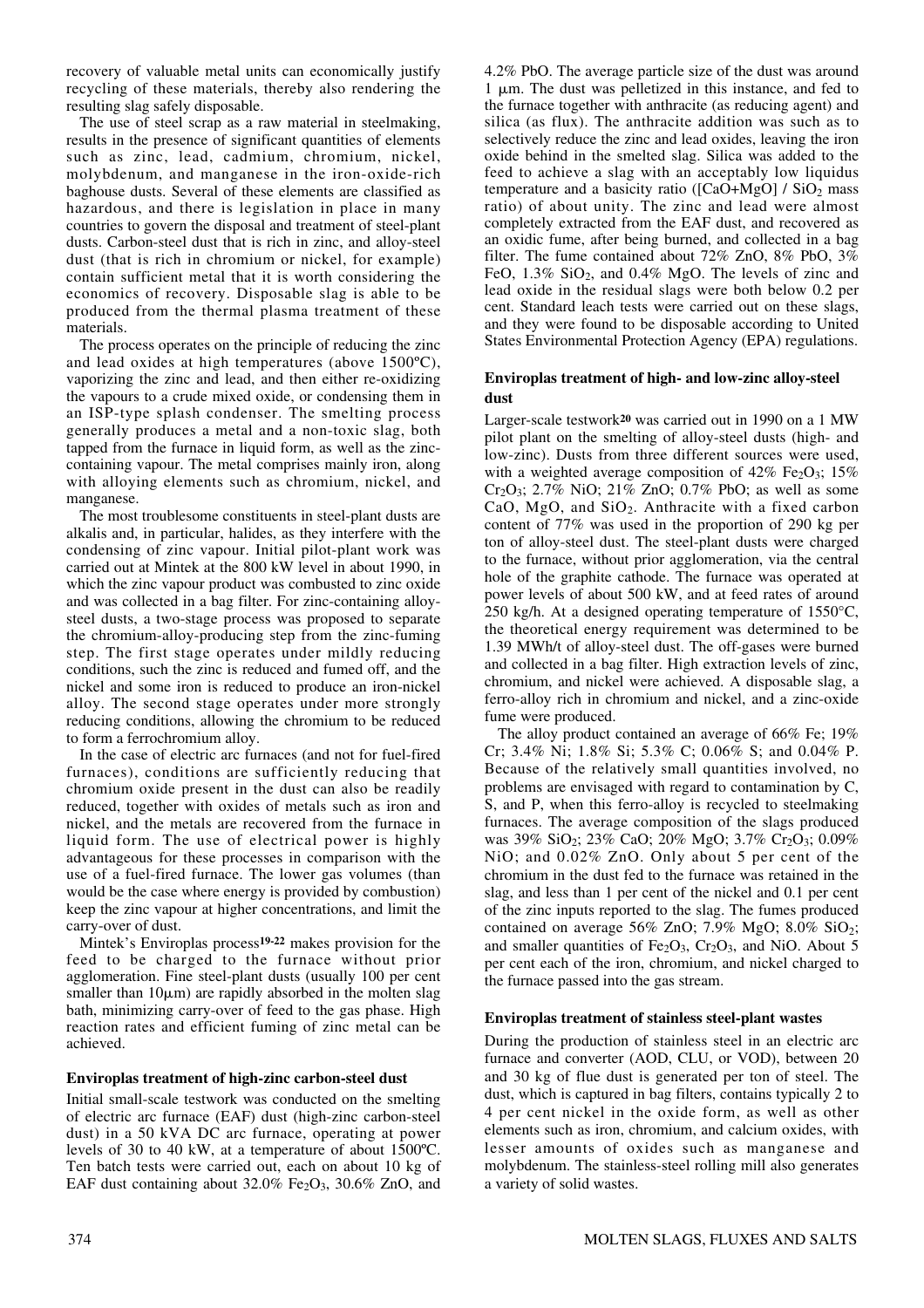Large-scale (3 MW) demonstration testwork at Mintek during 2003, in which more than 1500 tons of Columbus Stainless Steel plant dust was smelted, has confirmed that about 92 per cent of the chromium and 96 per cent of the nickel can be recovered into an alloy with a composition broadly comparable to 18/8 stainless steel. The ultra-fine dust was fed to the DC arc furnace without agglomeration. The resulting slag is well within the EPA requirements for disposal at sites for non-hazardous waste. These demonstration-scale tests established the mass and energy balance data and the parameters for scale-up to commercial operation.

During 2004, the Enviroplas process will be operating on an industrial scale in a 40 MVA DC arc furnace at Mogale Alloys**<sup>23</sup>** (on the site of Samancor's Palmiet Ferrochrome plant) near Krugersdorp, South Africa. Stainless-steel-plant dust and other wastes will be smelted to form an ironchromium-nickel alloy for recycling the valuable metals nickel and chromium to the stainless steelmaking process. Mogale Alloys plans to process about 150 000 tons of stainless-steel dust and wastes over the next three years. An agreement has been entered into with the Columbus Joint Venture for the supply of their stockpiled dust and waste materials.

### **Conclusions**

There are environmental and economic advantages in seeing slags as a potentially useful resource rather than as waste products. In many cases, valuable metals can be recovered from slags, and the slag can be rendered inert thereby making it available as a construction material, for example.

DC arc furnace technology provides an effective means of processing slags under the appropriate conditions of high temperature and in a reducing atmosphere. This technology is already in commercial use for the recovery of cobalt from slag. A number of other potential processes are under consideration for industrial implementation.

The Enviroplas demonstration plant at Mintek has processed well over 1 000 tons of feed material, either liquid or solid lead blast furnace slag, and electric arc furnace dusts, since it became operational. Not only has the plant produced Prime Western grade zinc metal, but the final quenched slag from the process has consistently met with the United States Environmental Protection Agency Toxicity Characteristic Leaching Procedure criteria.

The recovery of metals from slags is both an environmentally responsible and an economically viable approach, as the value of the recovered metals exceeds the processing costs in a variety of cases studied in this paper.

### **Acknowledgements**

This paper is published by permission of Mintek. Acknowledgement is due to many colleagues who have contributed to this field over many years.

# **References**

- 1. NATIONAL SLAG ASSOCIATION.Slag Information. http://www.nationalslagassoc.org/Slag\_Information.ht ml
- 2. SHEN, H. and FORSSBERG, E. An overview of recovery of metals from slags. *Waste Management* vol. 23, 2003, pp. 933–949.
- 3. EDWARD C. LEVY CO. Slag recycling. 2003, http://www.edwclevy.com/Slag%20Technology/Recy cling/default.asp
- 4. CHALFANT, R.V. Easier slag recycling in Wisconsin. *New Steel*, November 1996. http://www.newsteel.com/features/1196en.htm
- 5. TXI Uses Steel Slag to Reduce  $CO<sub>2</sub>$  Emissions. *Cement Americas*, 1 November, 1998., http://cementamericas.com/ar/cement\_txi\_uses\_steel/
- 6. WILSON, A. Cement and concrete: Environmental considerations. *Environmental Building News*, vol. 2, no. 2, March/April 1993., http://www.buildinggreen.com/features /cem/cementconc.cfm
- 7. New uses for Bethlehem's slag: lightweight construction blocks and topsoil. *New Steel*, 1997., http://www.newsteel.com/features/NS9702f3.htm
- 8. JONES R.T., BARCZA N.A., and CURR T.R. Plasma Developments in Africa, *Second International Plasma Symposium: World progress in plasma applications*, Organized by the EPRI- (Electric Power Research Institute) CMP (Center for Materials Production), 9–11 February 1993, Palo Alto, California., http://www.mintek.co.za/Pyromet/Plasma/Plasma.htm
- 9. JONES, R.T., HAYMAN, D.A., and DENTON, G.M. Recovery of cobalt, nickel, and copper from slags, using DC-arc furnace technology, *International Symposium on Challenges of Process Intensification, 35th Annual Conference of Metallurgists*, CIM, Montreal, Canada, 24-29 August 1996, pp. 451–466. http://www.mintek.ac.za/Pyromet/Cobalt/Cobalt.htm
- 10. JONES R.T. and DENEYS A.C. Using a Direct-Current Arc Furnace to recover cobalt from slags. *JOM,* The Minerals, Metals, and Materials Society, vol. 50, no. 10, October 1998, pp. 57–61. http://www.mintek.co.za/Pyromet/Files/CobaltJOM.pdf
- 11. JONES R.T., DENTON G.M., REYNOLDS Q.G., PARKER J.A.L., and VAN TONDER G.J.J. Recovery of cobalt from slag in a DC arc furnace at Chambishi, Zambia, *SAIMM Journal*, vol. 102, No. 1, January / February 2002, pp. 5–9. http://www.mintek.co.za/Pyromet/Files/Chambishi.pdf
- 12. The environment matters. Outokumpu, Finland. http://www.outokumpu.fi/group/enviro5.htm
- 13. JONES R.T., ConRoast: DC arc smelting of deadroasted sulphide concentrates, *Sulfide Smelting* 2002, Stephens R.L. and Sohn H.Y. (eds.), TMS (The Minerals, Metals & Materials Society), Seattle, 17–21 February 2002, pp. 435–456. http://www.mintek.co.za/Pyromet/ConRoast/ConRoast. htm
- 14. BISAKA, K., DENTON, G.M., and PARKER, J.A.L. The processing of jigged ferromanganese fines in a DC arc furnace. *Infacon 9*, Quebec City, Canada, June 2001, 13 pp.

http://www.mintek.co.za/Pyromet/Files/2001Bisaka.pdf

15. SCHOUKENS, A.F.S., NELSON, L.R., and BARCZA, N.A. Plasma-arc treatment of steel-plant dust and zinc-containing slag – theoretical and practical considerations. *The International Lead and Zinc Study Group Conference*, Rome, 11–13 June 1991.http://www.mintek.co.za/Pyromet/Files/1991Sc houkens.pdf